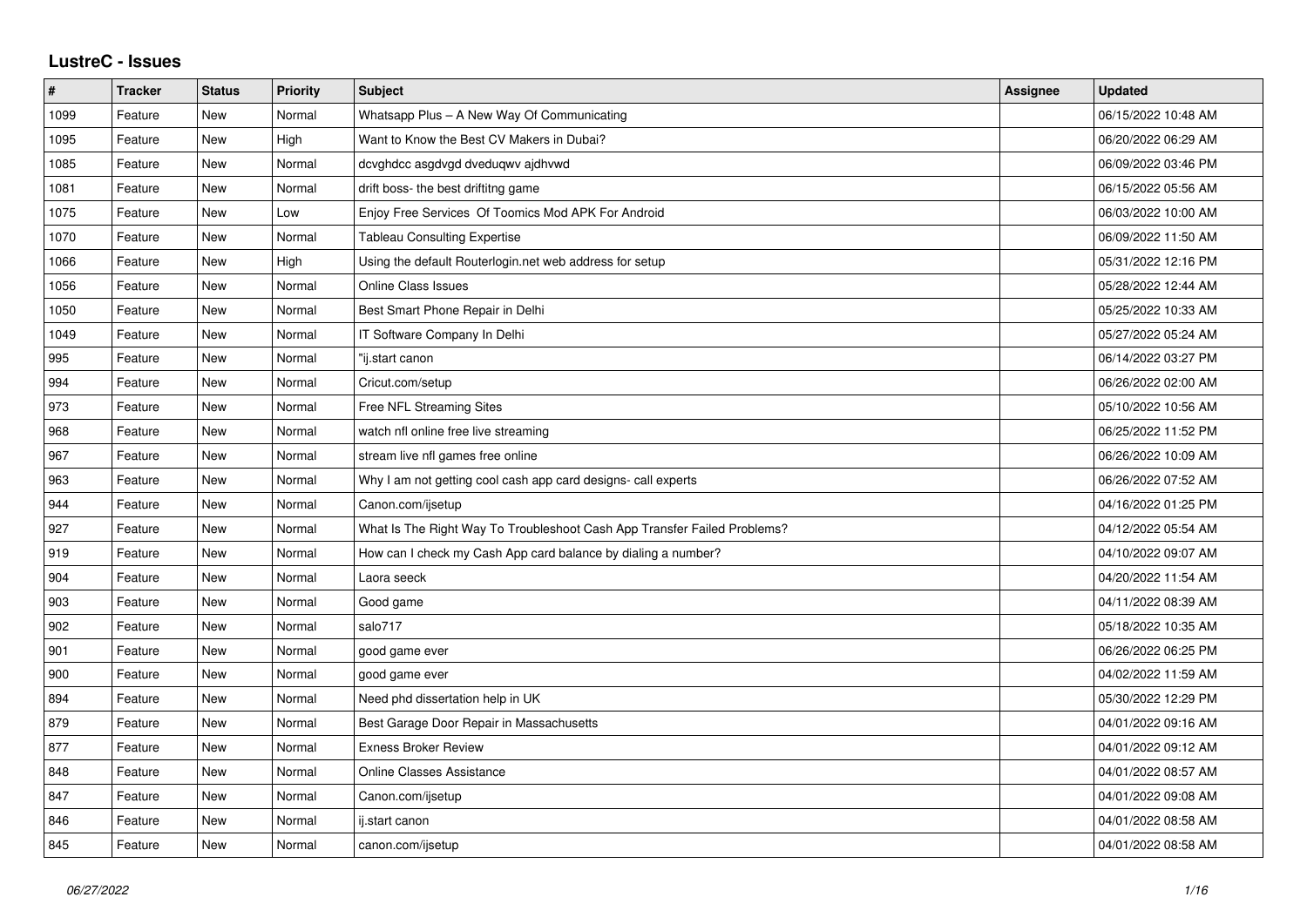| $\sharp$ | <b>Tracker</b> | <b>Status</b> | Priority | <b>Subject</b>                                                            | Assignee | <b>Updated</b>      |
|----------|----------------|---------------|----------|---------------------------------------------------------------------------|----------|---------------------|
| 813      | Feature        | New           | Normal   | Canon.com/ijsetup                                                         |          | 05/25/2022 08:27 AM |
| 812      | Feature        | New           | Normal   | canon.com/ijsetup                                                         |          | 06/26/2022 10:21 AM |
| 810      | Feature        | New           | Normal   | how to remove viruses from a phone                                        |          | 06/26/2022 06:05 PM |
| 806      | Feature        | New           | Normal   | Go everywhere thanks to mapquest driving directions                       |          | 06/25/2022 09:13 PM |
| 794      | Feature        | New           | Normal   | Safe place to buy fifa coins                                              |          | 06/26/2022 06:07 PM |
| 756      | Feature        | New           | Normal   | Your one-stop destination for the thesis writing service                  |          | 04/01/2022 09:01 AM |
| 740      | Feature        | New           | Normal   | Online Thesis Help USA                                                    |          | 06/25/2022 09:42 AM |
| 725      | Feature        | New           | Normal   | What are memo writing services design                                     |          | 06/24/2022 06:24 AM |
| 698      | Feature        | New           | Normal   | Connect with cash app representative to ask about cash app flip scam      |          | 06/26/2022 11:24 AM |
| 693      | Feature        | New           | Normal   | How To Get My Money Back From The Cash App To Your Wallet?                |          | 06/27/2022 01:31 AM |
| 683      | Feature        | New           | Normal   | Game creation                                                             |          | 06/25/2022 11:12 AM |
| 681      | Feature        | New           | High     | <b>Online Class</b>                                                       |          | 06/22/2022 01:12 PM |
| 680      | Feature        | New           | Normal   | Word Jewels 2                                                             |          | 06/26/2022 04:55 AM |
| 669      | Feature        | New           | Normal   | Nursing Assignment Help                                                   |          | 06/26/2022 11:15 PM |
| 665      | Feature        | New           | Normal   | Look for a dedicated help with finance assignment                         |          | 06/26/2022 05:42 AM |
| 654      | Feature        | New           | Normal   | <b>Peach Health Benefits</b>                                              |          | 06/23/2022 05:34 AM |
| 649      | Feature        | New           | Normal   | Pear Health Benefits                                                      |          | 06/26/2022 02:53 PM |
| 648      | Feature        | New           | Normal   | Plum Health Benefits                                                      |          | 06/27/2022 12:54 AM |
| 647      | Feature        | New           | Normal   | <b>Cranberry Health Benefits</b>                                          |          | 06/26/2022 09:45 PM |
| 646      | Feature        | New           | Normal   | Collaborative Research Group                                              |          | 04/01/2022 09:36 AM |
| 637      | Feature        | New           | Normal   | Why do the Outlook rules not work in my account?                          |          | 06/26/2022 06:04 PM |
| 611      | Feature        | New           | Normal   | Buy All Modafinil & Armodafinil Tablets @Buy Modafinil US                 |          | 06/27/2022 01:12 AM |
| 610      | Feature        | New           | Normal   | CheapestMedsShop 100% Safe Medicines Online in USA UK & AUS.              |          | 06/26/2022 04:35 PM |
| 608      | Feature        | New           | Normal   | How To Do Hotmail Password Reset Without Phone Number?                    |          | 04/01/2022 09:22 AM |
| 605      | Feature        | New           | Normal   | What will the future of logo design be like?                              |          | 06/26/2022 08:25 PM |
| 594      | Feature        | New           | Normal   | How does research proposal help online make it easy for me?               |          | 06/23/2022 04:40 PM |
| 558      | Feature        | New           | Normal   | <b>Stunning Classic Sofas</b>                                             |          | 06/25/2022 11:46 PM |
| 557      | Feature        | New           | Normal   | <b>Business Law Assignment Help</b>                                       |          | 06/27/2022 12:38 AM |
| 552      | Feature        | New           | Normal   | Radio rfm and the benefits of radio rfm                                   |          | 06/25/2022 08:02 PM |
| 546      | Feature        | New           | Normal   | Quickbooks Error                                                          |          | 06/25/2022 09:58 PM |
| 545      | Feature        | New           | Normal   | <b>Best Canvas Print Company</b>                                          |          | 06/26/2022 10:28 PM |
| 543      | Feature        | New           | Normal   | Get tech assistance with customer support on ATT Yahoo email login issue. |          | 06/24/2022 05:08 PM |
| 527      | Feature        | New           | Normal   | My Teachers                                                               |          | 06/27/2022 12:35 AM |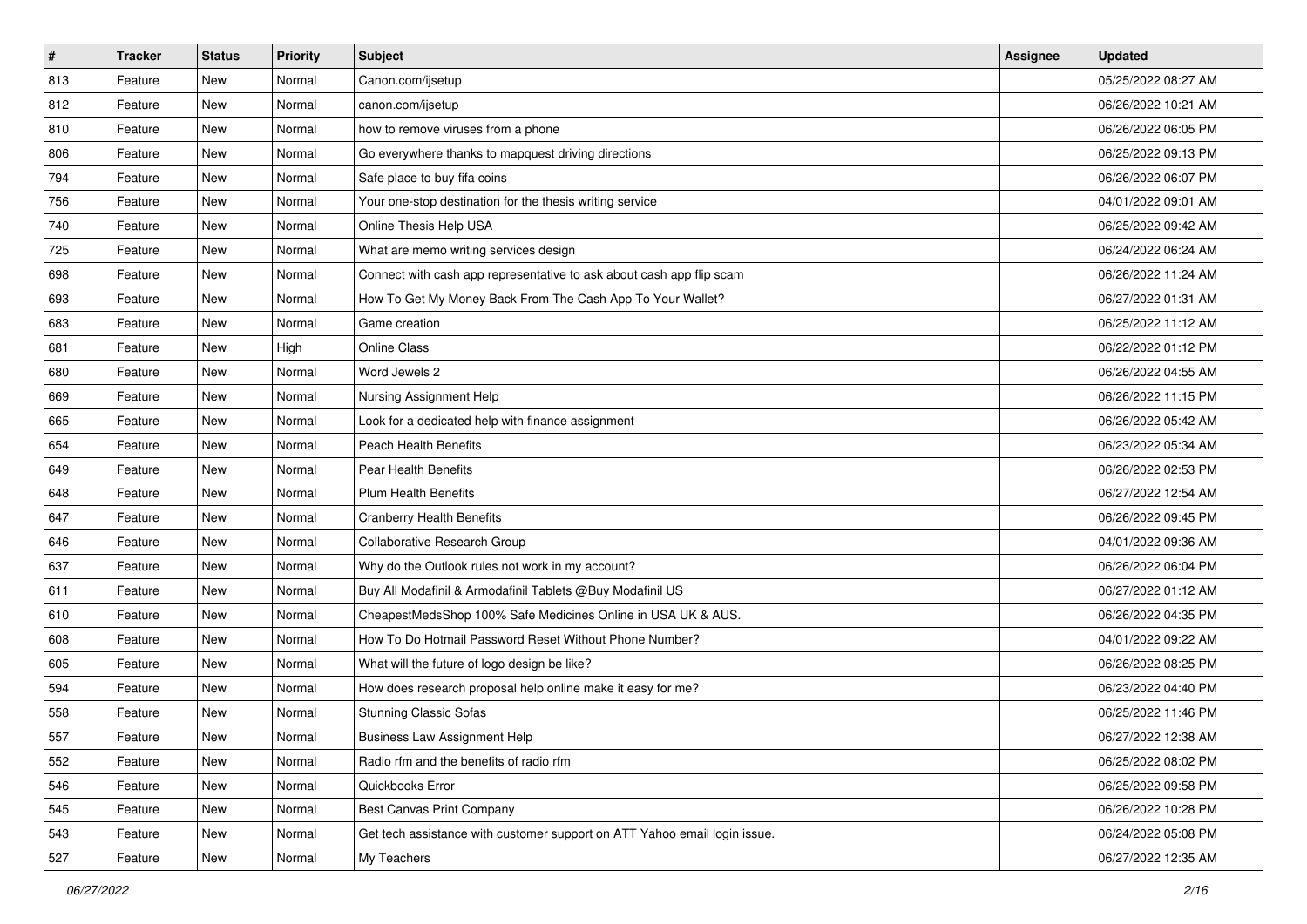| #   | <b>Tracker</b> | <b>Status</b> | <b>Priority</b> | Subject                                                         | <b>Assignee</b> | <b>Updated</b>      |
|-----|----------------|---------------|-----------------|-----------------------------------------------------------------|-----------------|---------------------|
| 522 | Feature        | New           | Normal          | Can You Check App Limits, If Cash app won't let me send money?  |                 | 06/27/2022 01:06 AM |
| 499 | Feature        | New           | Normal          | Discover The Premium Features Of Spotify Mod Apk                |                 | 06/26/2022 09:42 PM |
| 493 | Feature        | New           | High            | chainsaw dance                                                  |                 | 06/27/2022 12:33 AM |
| 491 | Feature        | New           | Normal          | Automatically download and paste Reddit wallpapers into Windows |                 | 06/26/2022 11:49 AM |
| 478 | Feature        | New           | Normal          | Is it safe to install third-party WhatsApp GB?                  |                 | 06/26/2022 11:07 PM |
| 476 | Feature        | New           | High            | <b>American Airlines Reservations</b>                           |                 | 06/26/2022 04:14 AM |
| 277 | Feature        | New           | Normal          | Nike Dunks Replica                                              |                 | 04/01/2022 08:19 AM |
| 276 | Feature        | New           | Normal          | Nike Dunks Replica                                              |                 | 04/01/2022 08:19 AM |
| 272 | Feature        | New           | Normal          | Fashion                                                         |                 | 06/19/2022 08:01 AM |
| 271 | Feature        | New           | Normal          | Fashion                                                         |                 | 06/27/2022 01:34 AM |
| 255 | Feature        | New           | Normal          | best doctor for psoriasis                                       |                 | 06/26/2022 04:49 PM |
| 254 | Feature        | New           | Normal          | best ayurvedic treatment for psoriasis                          |                 | 04/01/2022 08:13 AM |
| 243 | Feature        | New           | Normal          | Reconstruir la pandilla de la mafia en Gangstar Vegas MOD APK   |                 | 06/26/2022 02:20 AM |
| 242 | Feature        | New           | Normal          | Descripción de Torque Pro MOD APK para Android                  |                 | 06/25/2022 04:37 PM |
| 241 | Feature        | New           | Normal          | How to get a complete solution of Big Ideas Math Answers?       |                 | 04/01/2022 08:15 AM |
| 240 | Feature        | New           | Normal          | Juego interesante de Dragon Ball Legends MOD APK                |                 | 06/25/2022 12:21 AM |
| 237 | Feature        | New           | Normal          | HP Printer Assistant Software   Download & Install HP Assistant |                 | 06/26/2022 08:02 PM |
| 229 | Feature        | New           | Normal          | How To Delete Cash App Account? - Check Out the Steps In Detail |                 | 05/01/2022 09:06 PM |
| 220 | Feature        | New           | Normal          | essay writing services                                          |                 | 06/26/2022 04:55 PM |
| 214 | Feature        | New           | Normal          | Five Christmas Apps For Apple Users                             |                 | 06/26/2022 10:10 AM |
| 212 | Feature        | New           | Normal          | How good is the market for gaming mobile apps at the moment?    |                 | 05/17/2022 11:09 AM |
| 207 | Feature        | New           | Low             | real estate lead conversion                                     |                 | 06/27/2022 01:02 AM |
| 204 | Feature        | New           | Normal          | New Car Tyres                                                   |                 | 04/01/2022 08:40 AM |
| 186 | Feature        | New           | Normal          | homoeobazaar                                                    |                 | 04/01/2022 08:40 AM |
| 180 | Feature        | New           | Normal          | homoeobazaar                                                    |                 | 06/27/2022 01:39 AM |
| 177 | Feature        | New           | Normal          | HD lace silky straight human hair wig                           |                 | 04/01/2022 08:41 AM |
| 175 | Feature        | New           | Normal          | All About Cash App Transfer Fail Problems                       |                 | 06/26/2022 01:45 PM |
| 174 | Feature        | New           | Normal          | Digital Marketing Philadelphia                                  |                 | 06/23/2022 07:06 AM |
| 173 | Feature        | New           | Normal          | private limited company registration                            |                 | 06/25/2022 11:13 AM |
| 172 | Feature        | New           | Normal          | pgdm colleges in bangalore                                      |                 | 06/23/2022 10:47 PM |
| 171 | Feature        | New           | Normal          | loan management system                                          |                 | 06/26/2022 01:13 AM |
| 170 | Feature        | New           | Normal          | top mba colleges in bangalore                                   |                 | 06/26/2022 05:46 PM |
| 151 | Feature        | New           | Normal          | Law Essay Writing Service - Assignments Planet                  |                 | 06/26/2022 05:42 PM |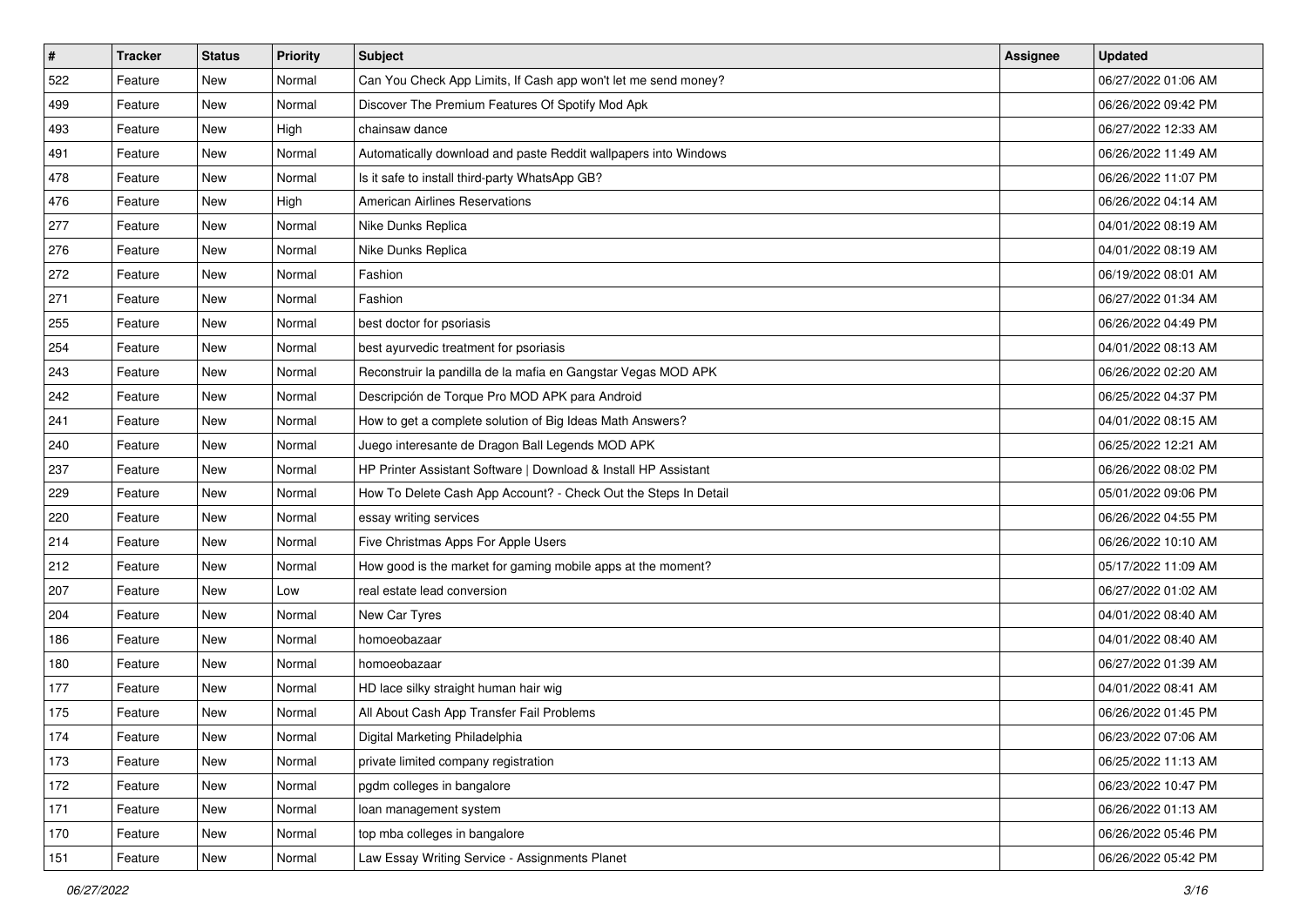| $\pmb{\#}$ | <b>Tracker</b> | <b>Status</b> | <b>Priority</b> | Subject                                                                                                                                                  | <b>Assignee</b> | <b>Updated</b>      |
|------------|----------------|---------------|-----------------|----------------------------------------------------------------------------------------------------------------------------------------------------------|-----------------|---------------------|
| 142        | Feature        | New           | Normal          | About ashimary hair                                                                                                                                      |                 | 06/26/2022 09:07 AM |
| 141        | Feature        | <b>New</b>    | Normal          | Something about jerry curly                                                                                                                              |                 | 06/27/2022 01:22 AM |
| 127        | Feature        | New           | Normal          | replica af1                                                                                                                                              |                 | 04/01/2022 07:55 AM |
| 126        | Feature        | New           | Normal          | Stussy Air Force 1 replica                                                                                                                               |                 | 06/26/2022 05:46 PM |
| 1126       | Bug            | <b>New</b>    | Normal          | 1PLSD                                                                                                                                                    |                 | 06/25/2022 09:36 AM |
| 1125       | Bug            | New           | Normal          | What is Wordscapes?                                                                                                                                      |                 | 06/24/2022 09:05 AM |
| 1124       | Bug            | New           | Normal          | Cookie clicker unblocked                                                                                                                                 |                 | 06/24/2022 05:14 AM |
| 1123       | Bug            | New           | Normal          | Where To Watch FIFA World Cup 2022                                                                                                                       |                 | 06/24/2022 03:51 AM |
| 1122       | Bug            | New           | Normal          | Count the number of words on the Microsoft Word application in the phone                                                                                 |                 | 06/23/2022 04:19 AM |
| 1121       | Bug            | New           | Normal          | LustreC do not run                                                                                                                                       |                 | 06/22/2022 08:43 AM |
| 1120       | Bug            | New           | Normal          | Summary of 5 best coloring apps on phones                                                                                                                |                 | 06/26/2022 11:32 AM |
| 1119       | Bug            | New           | Normal          | Klondike Solitaire                                                                                                                                       |                 | 06/21/2022 08:25 AM |
| 1118       | Bug            | <b>New</b>    | Normal          | <b>Gameplay Minecraft</b>                                                                                                                                |                 | 06/21/2022 06:33 AM |
| 1117       | Bug            | <b>New</b>    | Normal          | Equal Words - Word search game for PC and Windows Phone                                                                                                  |                 | 06/21/2022 05:38 AM |
| 1116       | Bug            | New           | Normal          | ipTV smarts pro                                                                                                                                          |                 | 06/26/2022 05:34 PM |
| 1115       | Bug            | New           | Normal          | How to access your saved favorite Tiktok                                                                                                                 |                 | 06/26/2022 12:01 PM |
| 1114       | Bug            | New           | Normal          | To control the car, all you must do is click to go left or right and release the button to go straight.                                                  |                 | 06/25/2022 10:15 PM |
| 1113       | Bug            | <b>New</b>    | Normal          | Press the button to control your car                                                                                                                     |                 | 06/20/2022 12:09 PM |
| 1112       | Bug            | New           | Normal          | What Cash App Policy Says If Random Person Sent Me Money On Cash App?                                                                                    |                 | 06/20/2022 07:48 AM |
| 1111       | Bug            | New           | Normal          | LOLBeans is a fun battle royale game where you race with other players while avoiding obstacles. Reach the end of<br>the course in competitive gameplay! |                 | 06/26/2022 09:17 AM |
| 1108       | Bug            | <b>New</b>    | Normal          | Six Guns Mod Apk Answers Your Questions                                                                                                                  |                 | 06/26/2022 06:26 PM |
| 1106       | Bug            | New           | Normal          | How Do I Get Cash App ++ Without Confronting Any Technical Glitches?                                                                                     |                 | 06/25/2022 09:53 PM |
| 1105       | Bug            | New           | High            | What is Mahjong online?                                                                                                                                  |                 | 06/23/2022 04:02 PM |
| 1104       | Bug            | New           | Normal          | Idle game fix bug                                                                                                                                        |                 | 06/26/2022 06:52 PM |
| 1103       | Bug            | <b>New</b>    | Normal          | Idle game fix bug                                                                                                                                        |                 | 06/25/2022 09:08 PM |
| 1102       | Bug            | New           | Normal          | Charlottesville Travel Guide?                                                                                                                            |                 | 06/26/2022 07:44 AM |
| 1101       | <b>Bug</b>     | New           | Normal          | How to Delete Cash App History at once?                                                                                                                  |                 | 06/16/2022 06:49 AM |
| 1098       | <b>Bug</b>     | New           | Normal          | Life of a Fisherman                                                                                                                                      |                 | 06/26/2022 05:16 PM |
| 1097       | <b>Bug</b>     | New           | Normal          | Race and experience new life.                                                                                                                            |                 | 06/26/2022 04:22 PM |
| 1096       | <b>Bug</b>     | New           | Normal          | Race and experience new life.                                                                                                                            |                 | 06/26/2022 06:07 PM |
| 1094       | Bug            | New           | Normal          | What time does direct deposit hit Cash App?                                                                                                              |                 | 06/14/2022 03:27 PM |
| 1092       | Bug            | New           | Normal          | Ellison Estate Vineyard                                                                                                                                  |                 | 06/20/2022 12:03 PM |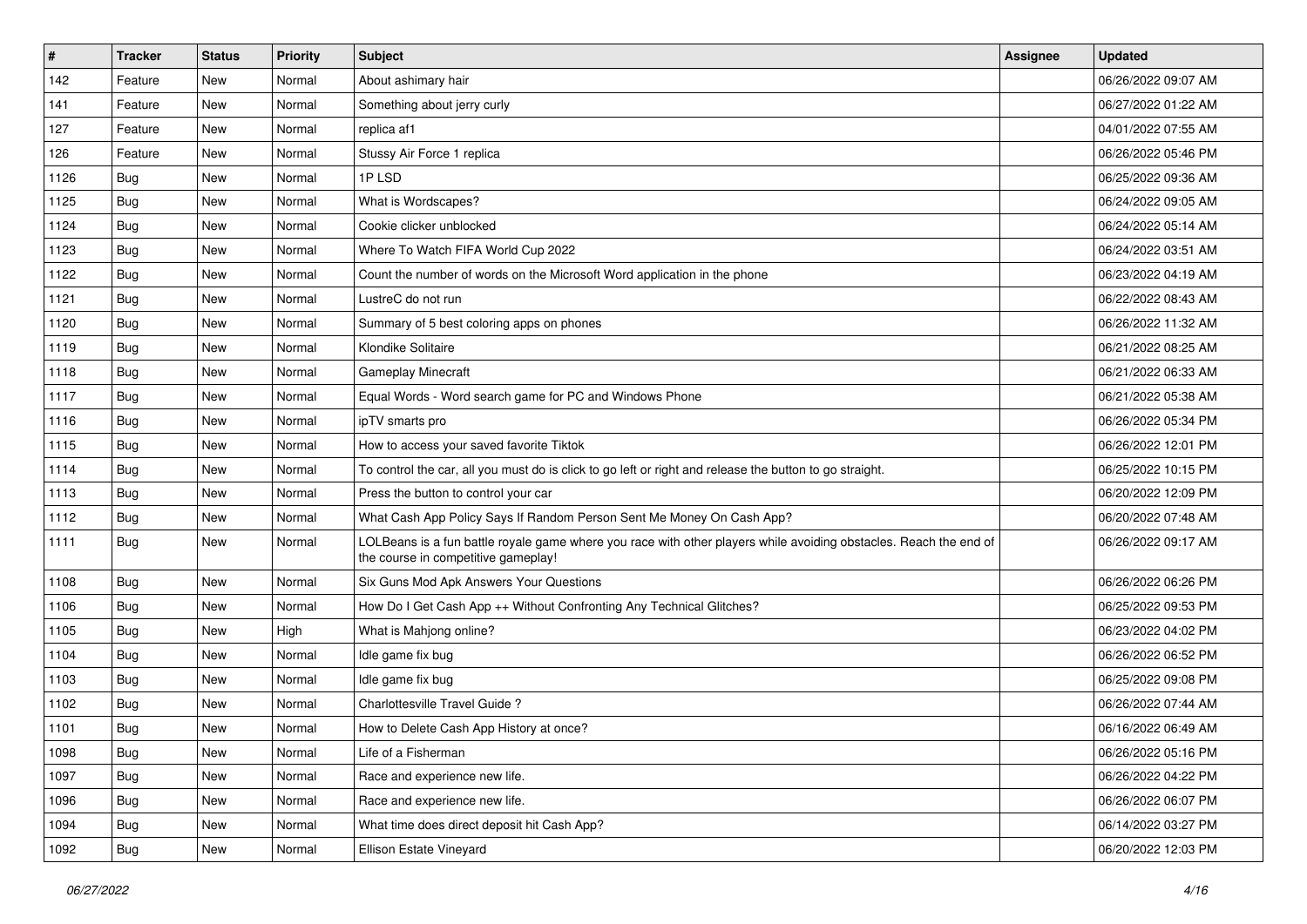| $\pmb{\#}$ | <b>Tracker</b> | <b>Status</b> | <b>Priority</b> | <b>Subject</b>                                               | <b>Assignee</b> | <b>Updated</b>      |
|------------|----------------|---------------|-----------------|--------------------------------------------------------------|-----------------|---------------------|
| 1091       | <b>Bug</b>     | New           | Normal          | Find family fun indoors and outdoors in the Jungfrau Region  |                 | 06/14/2022 09:33 AM |
| 1090       | Bug            | New           | Normal          | Pay Someone To Do My Assignment                              |                 | 06/11/2022 03:15 PM |
| 1089       | Bug            | New           | Normal          | Pay Someone To Do My Assignment                              |                 | 06/15/2022 04:44 AM |
| 1087       | Bug            | New           | Normal          | How do new writers start out?                                |                 | 06/10/2022 03:25 PM |
| 1084       | <b>Bug</b>     | <b>New</b>    | Normal          | <b>Trippie Redd</b>                                          |                 | 06/11/2022 09:05 AM |
| 1083       | Bug            | New           | Normal          | coin base review                                             |                 | 06/11/2022 09:13 AM |
| 1082       | Bug            | New           | Normal          | Reset chime bank password without phone number               |                 | 06/15/2022 11:56 AM |
| 1080       | Bug            | New           | Normal          | How to use Math Wallet   Nexo wallet   CoinTiger Exchange    |                 | 06/15/2022 11:56 AM |
| 1079       | <b>Bug</b>     | New           | Normal          | How to get cheap psychology assignment?                      |                 | 06/15/2022 06:00 AM |
| 1078       | Bug            | New           | Normal          | What Bank Is Cash App On Plaid? Find Clarity And Assistance  |                 | 06/15/2022 11:56 AM |
| 1077       | Bug            | New           | Normal          | Les excellentes façons d'utiliser ces images                 |                 | 06/26/2022 02:59 PM |
| 1076       | Bug            | New           | Normal          | DedicatedHosting4u                                           |                 | 06/11/2022 09:15 AM |
| 1073       | Bug            | New           | Normal          | Cricut Design Space                                          |                 | 06/07/2022 09:34 PM |
| 1072       | <b>Bug</b>     | New           | Normal          | ij.start canon                                               |                 | 06/21/2022 06:56 PM |
| 1071       | <b>Bug</b>     | New           | Normal          | Cinema HD Review - Cinemahdv2.net                            |                 | 06/21/2022 06:54 PM |
| 1069       | Bug            | New           | Normal          | how to get cash app support phone number 24*7 available      |                 | 06/21/2022 08:36 PM |
| 1068       | <b>Bug</b>     | New           | Normal          | 123.hp.com/laserjet                                          |                 | 05/31/2022 12:22 PM |
| 1067       | Bug            | <b>New</b>    | Normal          | Cricut.com/setup                                             |                 | 05/31/2022 12:19 PM |
| 1065       | <b>Bug</b>     | New           | Normal          | The top foreign language training game in 2022               |                 | 06/07/2022 04:05 AM |
| 1063       | <b>Bug</b>     | New           | Normal          | 123.hp.com/laserjet                                          |                 | 05/28/2022 12:27 PM |
| 1062       | <b>Bug</b>     | New           | Normal          | Cricut.com/setup                                             |                 | 05/28/2022 12:26 PM |
| 1061       | <b>Bug</b>     | New           | Normal          | Cricut.com/setup                                             |                 | 05/28/2022 12:24 PM |
| 1060       | Bug            | <b>New</b>    | Normal          | How to Use Panda Helper to Speed Up Your iOS                 |                 | 05/28/2022 09:12 AM |
| 1059       | Bug            | New           | Normal          | 123.hp.com/laserjet                                          |                 | 05/28/2022 08:29 AM |
| 1058       | Bug            | New           | Normal          | Cricut.com/setup                                             |                 | 05/28/2022 08:28 AM |
| 1057       | Bug            | New           | Normal          | <b>CCPlay Education Edition APK</b>                          |                 | 06/07/2022 04:07 AM |
| 1053       | <b>Bug</b>     | New           | Normal          | Game Geometry Dash                                           |                 | 05/26/2022 11:30 AM |
| 1052       | <b>Bug</b>     | New           | Normal          | Build Now GG is a new battle royale game.                    |                 | 05/26/2022 04:24 AM |
| 1051       | Bug            | New           | Normal          | Dental Supplies USA                                          |                 | 06/11/2022 09:20 PM |
| 1048       | Bug            | New           | Normal          | So zeigen Sie ein Instagram-Profilbild an und vergrößern es  |                 | 05/25/2022 06:56 AM |
| 1046       | Bug            | New           | Normal          | 123.hp.com/laserjet                                          |                 | 05/24/2022 10:46 AM |
| 1045       | Bug            | New           | Normal          | Cricut.com/setup                                             |                 | 05/24/2022 10:45 AM |
| 1044       | <b>Bug</b>     | New           | Normal          | Can I Disapprove If Random Person Sent Me Money On Cash App? |                 | 05/26/2022 03:51 PM |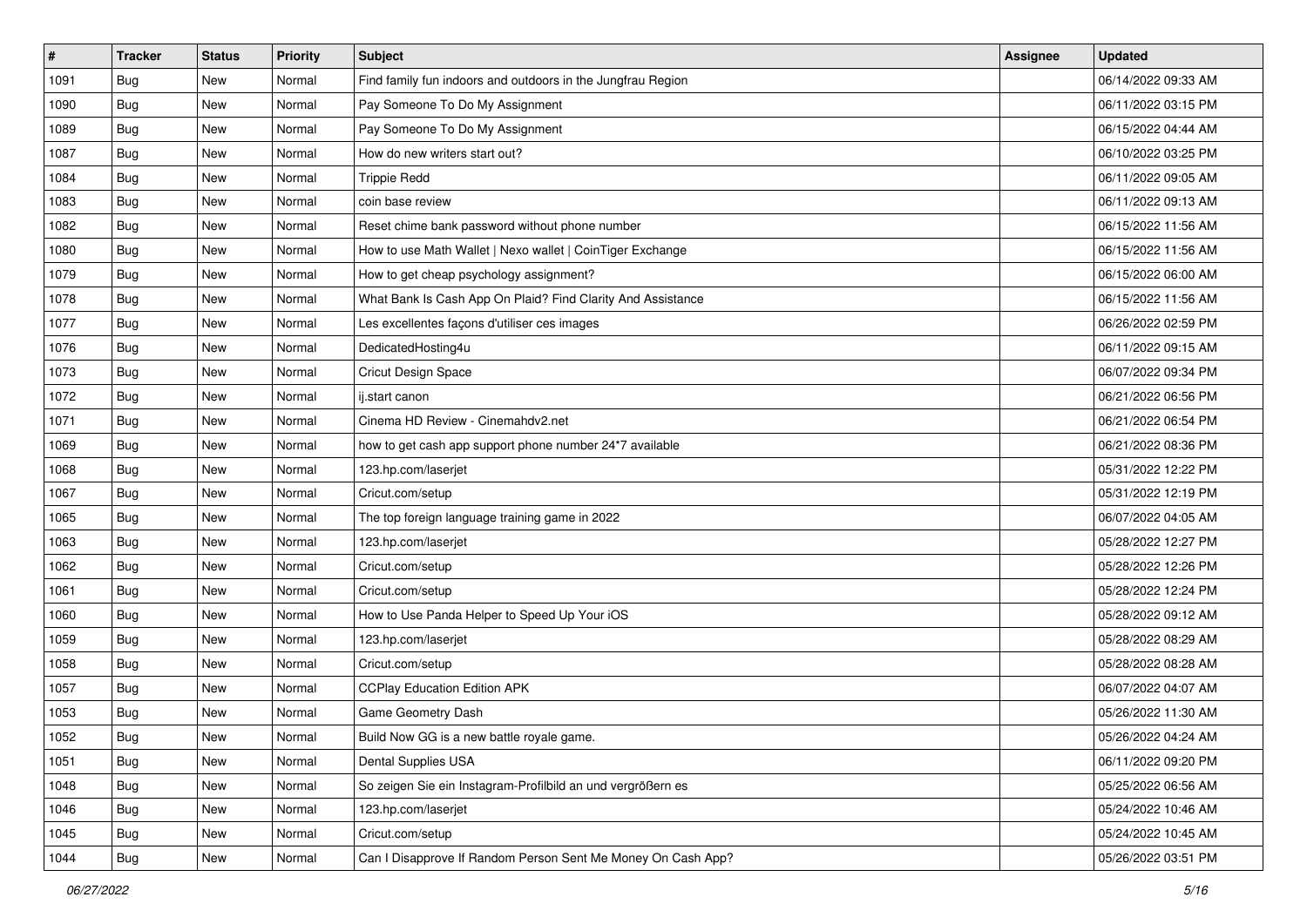| $\sharp$ | <b>Tracker</b> | <b>Status</b> | <b>Priority</b> | Subject                                                                    | Assignee | <b>Updated</b>      |
|----------|----------------|---------------|-----------------|----------------------------------------------------------------------------|----------|---------------------|
| 1043     | <b>Bug</b>     | New           | Normal          | What Is The Right Way To Troubleshoot Cash App Transfer Failed Problems?   |          | 05/25/2022 01:16 PM |
| 1042     | Bug            | New           | Normal          | How to set up direct deposit on cash app?                                  |          | 05/25/2022 01:17 PM |
| 1041     | Bug            | New           | Normal          | Count words in Word on the computer                                        |          | 05/27/2022 02:16 PM |
| 1040     | <b>Bug</b>     | New           | Normal          | thabet                                                                     |          | 05/19/2022 08:05 PM |
| 1039     | <b>Bug</b>     | New           | Normal          | How to Get Tickmill Bonuses for Free                                       |          | 05/26/2022 05:43 PM |
| 1036     | Bug            | New           | Normal          | <b>VPS Material</b>                                                        |          | 05/18/2022 09:34 PM |
| 1034     | Bug            | New           | Normal          | Download Teaching Feeling For Android                                      |          | 05/20/2022 09:25 AM |
| 1033     | <b>Bug</b>     | New           | Normal          | The best slope 2 online games to play right now                            |          | 05/17/2022 10:55 AM |
| 1032     | <b>Bug</b>     | New           | Normal          | How To Play The Wordle Game                                                |          | 05/17/2022 10:37 AM |
| 1031     | Bug            | New           | Normal          | <b>IAFT Traders Union</b>                                                  |          | 05/16/2022 03:14 PM |
| 1030     | Bug            | New           | Normal          | <b>IAFT Traders Union</b>                                                  |          | 05/16/2022 03:13 PM |
| 1029     | <b>Bug</b>     | New           | Normal          | 5 Reasons Why People Love Coloring Pages?                                  |          | 05/16/2022 11:53 AM |
| 1028     | Bug            | <b>New</b>    | Normal          | The Best Free Online Game to Play with Friends                             |          | 05/16/2022 05:00 AM |
| 1027     | <b>Bug</b>     | New           | Normal          | Word hurdle: Viral and Fun Online Game                                     |          | 06/25/2022 06:13 PM |
| 1026     | <b>Bug</b>     | New           | Normal          | New Puzzle Game for All Age - Dordle                                       |          | 06/25/2022 06:17 PM |
| 1025     | <b>Bug</b>     | New           | Normal          | how to change the logo in wordpress                                        |          | 06/25/2022 06:20 PM |
| 1024     | <b>Bug</b>     | New           | Normal          | How to choose the right broker                                             |          | 06/25/2022 06:23 PM |
| 1023     | <b>Bug</b>     | <b>New</b>    | Normal          | Questions That Are Typically Asked About Trap The Cat                      |          | 05/14/2022 03:51 AM |
| 1022     | <b>Bug</b>     | New           | Normal          | 123.hp.com/laserjet                                                        |          | 05/13/2022 01:25 PM |
| 1021     | Bug            | New           | Normal          | Cricut.com/setup                                                           |          | 05/26/2022 12:21 AM |
| 1020     | <b>Bug</b>     | New           | Normal          | Cricut.com/setup                                                           |          | 05/13/2022 11:14 AM |
| 1019     | <b>Bug</b>     | New           | Normal          | Cricut.com/setup                                                           |          | 05/13/2022 11:13 AM |
| 1018     | Bug            | New           | Normal          | So erhalten Sie ein kostenloses Hörbuch                                    |          | 06/26/2022 01:15 PM |
| 1016     | Bug            | New           | Normal          | Klondike Solitaire                                                         |          | 05/12/2022 09:03 AM |
| 1015     | <b>Bug</b>     | New           | Normal          | Is it possible to send books for free?                                     |          | 05/11/2022 04:05 PM |
| 1014     | Bug            | New           | Normal          | how to get chime routing and account number ? chime routing number florida |          | 05/11/2022 12:42 PM |
| 1013     | <b>Bug</b>     | New           | Normal          | ij.start canon                                                             |          | 05/11/2022 11:31 AM |
| 1012     | <b>Bug</b>     | New           | Normal          | Cricut.com/setup                                                           |          | 05/11/2022 11:30 AM |
| 1011     | Bug            | New           | Normal          | Summary of 10 best coloring apps on phones                                 |          | 05/11/2022 10:58 AM |
| 1009     | Bug            | New           | Normal          | How to change routing number on Cash App?                                  |          | 05/11/2022 07:13 AM |
| 1008     | <b>Bug</b>     | New           | Normal          | Who was the first black woman to anchor a newscast?                        |          | 05/10/2022 03:13 PM |
| 1007     | Bug            | New           | Normal          | "ij.start canon                                                            |          | 05/18/2022 10:40 AM |
| 1006     | <b>Bug</b>     | New           | Normal          | Cricut.com/setup                                                           |          | 05/10/2022 01:22 PM |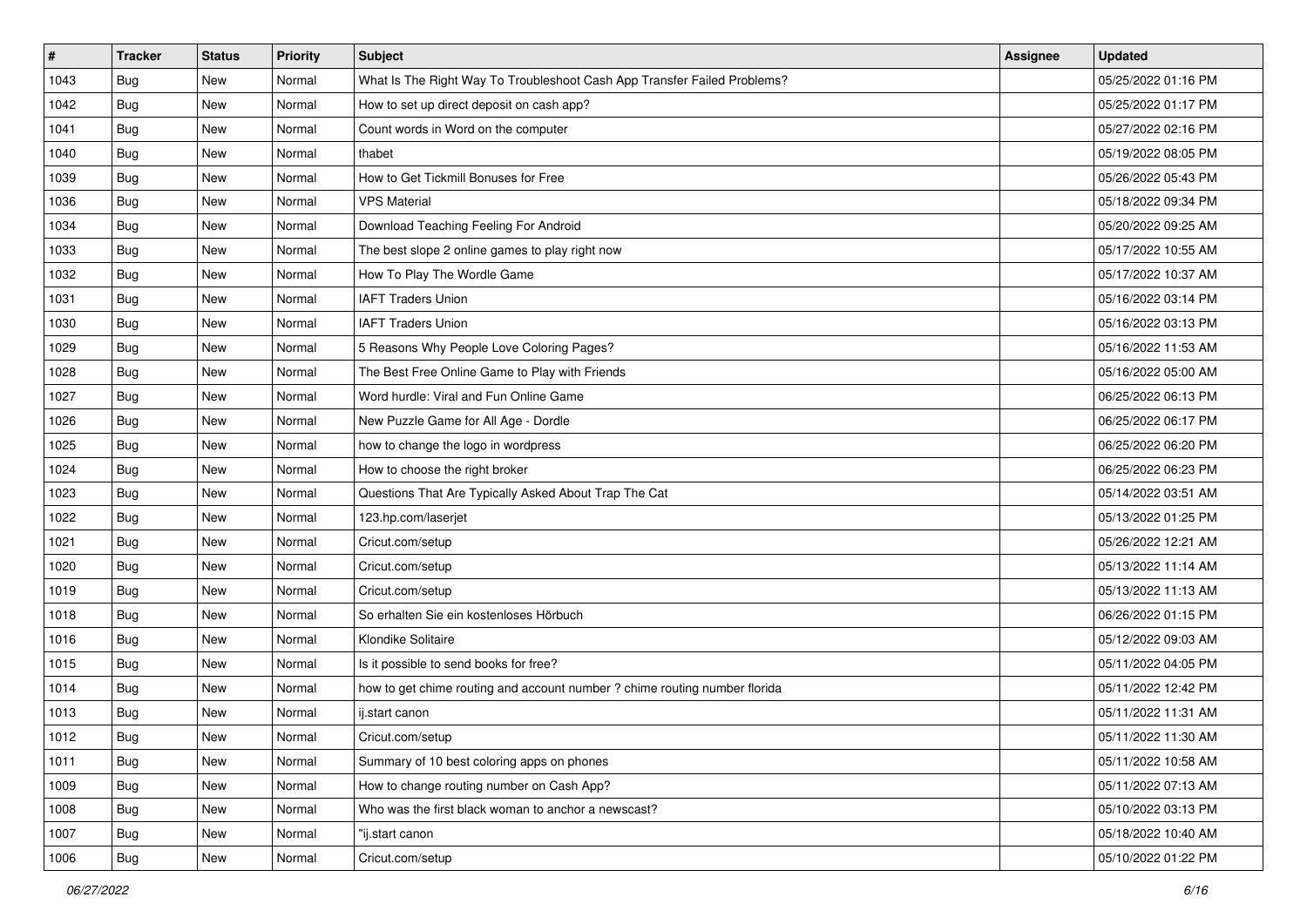| $\vert$ # | <b>Tracker</b> | <b>Status</b> | <b>Priority</b> | Subject                                                                     | <b>Assignee</b> | <b>Updated</b>      |
|-----------|----------------|---------------|-----------------|-----------------------------------------------------------------------------|-----------------|---------------------|
| 1005      | <b>Bug</b>     | New           | High            | Nursing Assignment Help in UK                                               |                 | 05/13/2022 05:33 PM |
| 1004      | <b>Bug</b>     | New           | Normal          | you get to pinch and drag a man with a very flexible face                   |                 | 05/10/2022 10:59 AM |
| 1002      | Bug            | New           | Normal          | Chemistry Assignment Help                                                   |                 | 06/04/2022 09:58 AM |
| 1001      | <b>Bug</b>     | New           | Normal          | Venmo Keep Saying Error?                                                    |                 | 06/16/2022 02:11 PM |
| 999       | Bug            | New           | Normal          | Is there a way to find Google Feud answers?                                 |                 | 05/07/2022 08:58 AM |
| 998       | <b>Bug</b>     | New           | Normal          | Is It Hard to Solve Wordle An                                               |                 | 06/27/2022 12:24 AM |
| 997       | Bug            | New           | Normal          | 123.hp.com/laserjet                                                         |                 | 05/06/2022 05:33 AM |
| 996       | <b>Bug</b>     | New           | Normal          | Cricut.com/setup                                                            |                 | 05/06/2022 05:32 AM |
| 993       | Bug            | New           | Normal          | IO Games Free Online                                                        |                 | 06/26/2022 09:41 AM |
| 992       | Bug            | New           | Normal          | So vergrößern Sie Ihr Instagram-Profilbild                                  |                 | 06/26/2022 11:29 PM |
| 991       | <b>Bug</b>     | New           | Normal          | <b>MDMA MOLLY</b>                                                           |                 | 05/03/2022 12:03 AM |
| 990       | Bug            | New           | Normal          | Mushrooms                                                                   |                 | 06/26/2022 05:41 AM |
| 989       | Bug            | New           | Normal          | Barewoods Wax Cigar                                                         |                 | 06/26/2022 09:19 AM |
| 988       | Bug            | New           | Normal          | <b>Medicinal Mushrooms</b>                                                  |                 | 05/06/2022 06:06 AM |
| 987       | <b>Bug</b>     | New           | Normal          | <b>Medicinal Mushrooms</b>                                                  |                 | 05/02/2022 11:59 PM |
| 985       | Bug            | New           | Normal          | Find out the vitality of Facebook Phone Number:                             |                 | 05/06/2022 06:34 AM |
| 984       | <b>Bug</b>     | New           | Normal          | How to disable, permanently delete Twitter account on phone, PC             |                 | 06/26/2022 08:28 AM |
| 983       | Bug            | New           | Normal          | Finding issue in tekken 3 game?                                             |                 | 05/28/2022 02:34 PM |
| 982       | <b>Bug</b>     | New           | Normal          | Five sites that let you download free scenarios for your iPhone             |                 | 05/07/2022 09:34 PM |
| 981       | Bug            | New           | Normal          | VidMate Mod APK                                                             |                 | 05/06/2022 09:22 AM |
| 980       | Bug            | New           | Normal          | Free Gas Cards for the Unemployed                                           |                 | 04/28/2022 06:25 AM |
| 979       | <b>Bug</b>     | New           | Normal          | Free Gas Cards for the Unemployed                                           |                 | 06/25/2022 09:02 PM |
| 978       | Bug            | New           | Normal          | Delamore Lodge is a place to stay.                                          |                 | 04/27/2022 11:41 AM |
| 977       | <b>Bug</b>     | New           | Normal          | Fans of the Old Country will like this book.                                |                 | 06/26/2022 05:54 AM |
| 975       | <b>Bug</b>     | New           | Normal          | Payback 2 Mod APK                                                           |                 | 05/05/2022 10:56 AM |
| 974       | Bug            | New           | Normal          | Watch NCAA Football Live Streaming Free                                     |                 | 06/26/2022 05:33 PM |
| 972       | <b>Bug</b>     | New           | Normal          | How To Borrow Money From The Cash App? Get To Know About The Same           |                 | 04/25/2022 07:30 AM |
| 971       | <b>Bug</b>     | New           | Normal          | How Do I Check Balance On Cash App Card With Optimum Ease?                  |                 | 04/23/2022 08:43 PM |
| 970       | Bug            | New           | Normal          | The Amount Of Time Does Cash App Direct Deposit Time Take?                  |                 | 06/26/2022 07:32 PM |
| 969       | Bug            | New           | Normal          | Watch NCAA Football Live Match Free                                         |                 | 04/23/2022 07:29 AM |
| 966       | Bug            | New           | Normal          | How to Download the Filmes                                                  |                 | 04/23/2022 04:04 AM |
| 965       | <b>Bug</b>     | New           | Normal          | Go with cash app customer service to know where I can load my cash app card |                 | 04/22/2022 01:07 PM |
| 964       | Bug            | New           | Normal          | Can I Fix Cash App Transfer Failed Issues By Adding Sufficient Funds?       |                 | 06/26/2022 07:21 AM |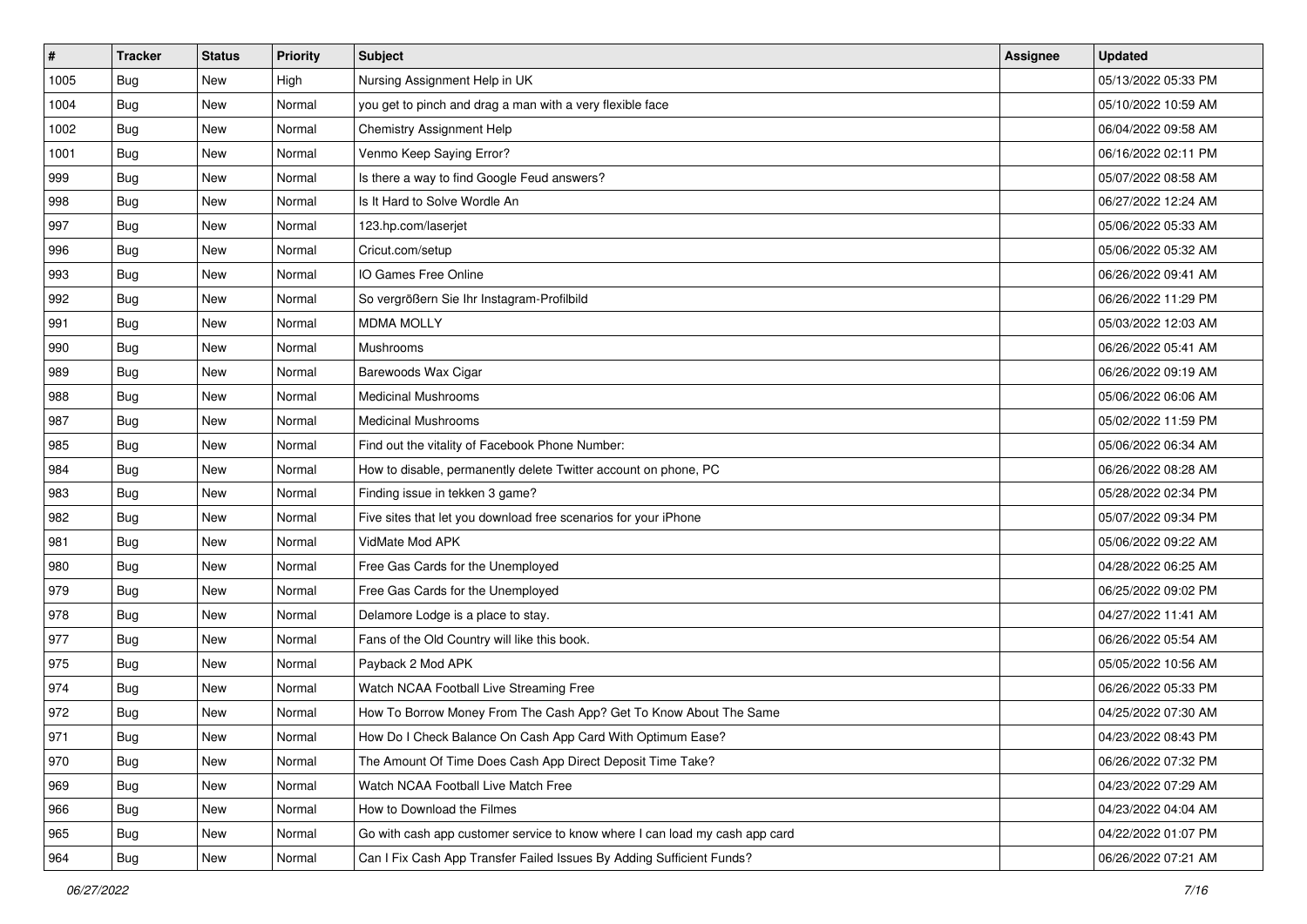| #   | <b>Tracker</b> | <b>Status</b> | <b>Priority</b> | Subject                                                                                | <b>Assignee</b> | <b>Updated</b>      |
|-----|----------------|---------------|-----------------|----------------------------------------------------------------------------------------|-----------------|---------------------|
| 962 | <b>Bug</b>     | New           | Normal          | Kostenlose Hörbücher                                                                   |                 | 06/26/2022 10:45 PM |
| 961 | Bug            | New           | Normal          | TeaTv is an Android                                                                    |                 | 06/26/2022 02:02 PM |
| 959 | Bug            | New           | Normal          | Get connected with cash app team-How to get money off cash app at walmart without card |                 | 04/20/2022 08:18 AM |
| 958 | <b>Bug</b>     | New           | Normal          | Avail Cash app support service to know Sutton bank cash app number                     |                 | 06/26/2022 08:46 AM |
| 957 | Bug            | New           | Normal          | From Where I Can Get Cheap Writing Services?                                           |                 | 04/20/2022 05:06 AM |
| 956 | <b>Bug</b>     | New           | Normal          | FNF Free Mods Online                                                                   |                 | 06/25/2022 09:59 PM |
| 954 | <b>Bug</b>     | New           | Normal          | AZ Screen Recorder Mod                                                                 |                 | 06/25/2022 11:24 PM |
| 953 | Bug            | New           | Normal          | Manga Dogs - Read Your Favorite Comics on Your Smartphone                              |                 | 04/20/2022 05:25 AM |
| 952 | Bug            | New           | Normal          | Canon IJ Network Tool                                                                  |                 | 06/26/2022 10:35 AM |
| 951 | Bug            | New           | Normal          | Canon.com/ijsetup                                                                      |                 | 04/20/2022 10:18 AM |
| 950 | Bug            | New           | Normal          | ij.start canon                                                                         |                 | 06/26/2022 04:35 AM |
| 949 | <b>Bug</b>     | New           | Normal          | <b>Educational Games</b>                                                               |                 | 06/15/2022 09:11 PM |
| 948 | Bug            | New           | Normal          | Canon IJ Network Tool                                                                  |                 | 04/20/2022 11:53 AM |
| 947 | <b>Bug</b>     | New           | Normal          | is Disney Now and Disney Plus different?                                               |                 | 04/14/2022 09:53 AM |
| 946 | <b>Bug</b>     | New           | Normal          | What is Plex and Is Plex Legal?                                                        |                 | 06/26/2022 05:23 AM |
| 945 | <b>Bug</b>     | New           | Normal          | TikTok 18 Mod Apk For Your Android                                                     |                 | 04/13/2022 09:32 AM |
| 943 | <b>Bug</b>     | New           | Normal          | ij.start canon                                                                         |                 | 04/13/2022 08:52 AM |
| 942 | Bug            | New           | Normal          | Canon IJ Network Tool                                                                  |                 | 04/13/2022 08:45 AM |
| 941 | <b>Bug</b>     | New           | Normal          | is Disney Now and Disney Plus different?                                               |                 | 06/26/2022 12:10 PM |
| 940 | Bug            | New           | Normal          | What is Plex and Is Plex Legal?                                                        |                 | 06/26/2022 04:50 PM |
| 935 | Bug            | New           | Normal          | MovieBox Pro Apk - Watch Movies and TV Shows on Your Android Phone                     |                 | 06/26/2022 04:11 AM |
| 934 | Bug            | New           | Normal          | MovieBox Pro Apk - Watch Movies and TV Shows on Your Android Phone                     |                 | 05/10/2022 11:01 AM |
| 933 | Bug            | New           | Normal          | How Can I Watch Movies on My Mobile Phone                                              |                 | 06/24/2022 12:55 AM |
| 932 | <b>Bug</b>     | New           | Normal          | The best epic, long-playing PC games will consume days of your life.                   |                 | 05/15/2022 07:44 PM |
| 930 | <b>Bug</b>     | New           | Normal          | The best free games online                                                             |                 | 04/12/2022 09:05 AM |
| 929 | Bug            | New           | Normal          | Canon IJ Network Tool                                                                  |                 | 04/12/2022 08:32 AM |
| 928 | <b>Bug</b>     | New           | Normal          | How Does Sutton Bank Cash App Customer Service Help In Answering Your Questions?       |                 | 04/12/2022 11:36 AM |
| 926 | Bug            | New           | Normal          | tavor 7                                                                                |                 | 06/22/2022 05:08 PM |
| 925 | Bug            | New           | Normal          | tavor 7                                                                                |                 | 06/15/2022 03:45 AM |
| 924 | <b>Bug</b>     | New           | Normal          | buy tec 9                                                                              |                 | 04/11/2022 02:54 PM |
| 923 | Bug            | New           | Normal          | frenchies for sale                                                                     |                 | 04/11/2022 02:35 PM |
| 922 | <b>Bug</b>     | New           | Normal          | Why Is The Need For Assignment Writing Services?                                       |                 | 06/26/2022 12:42 PM |
| 921 | <b>Bug</b>     | New           | Normal          | Canon IJ Network Tool                                                                  |                 | 04/11/2022 09:00 AM |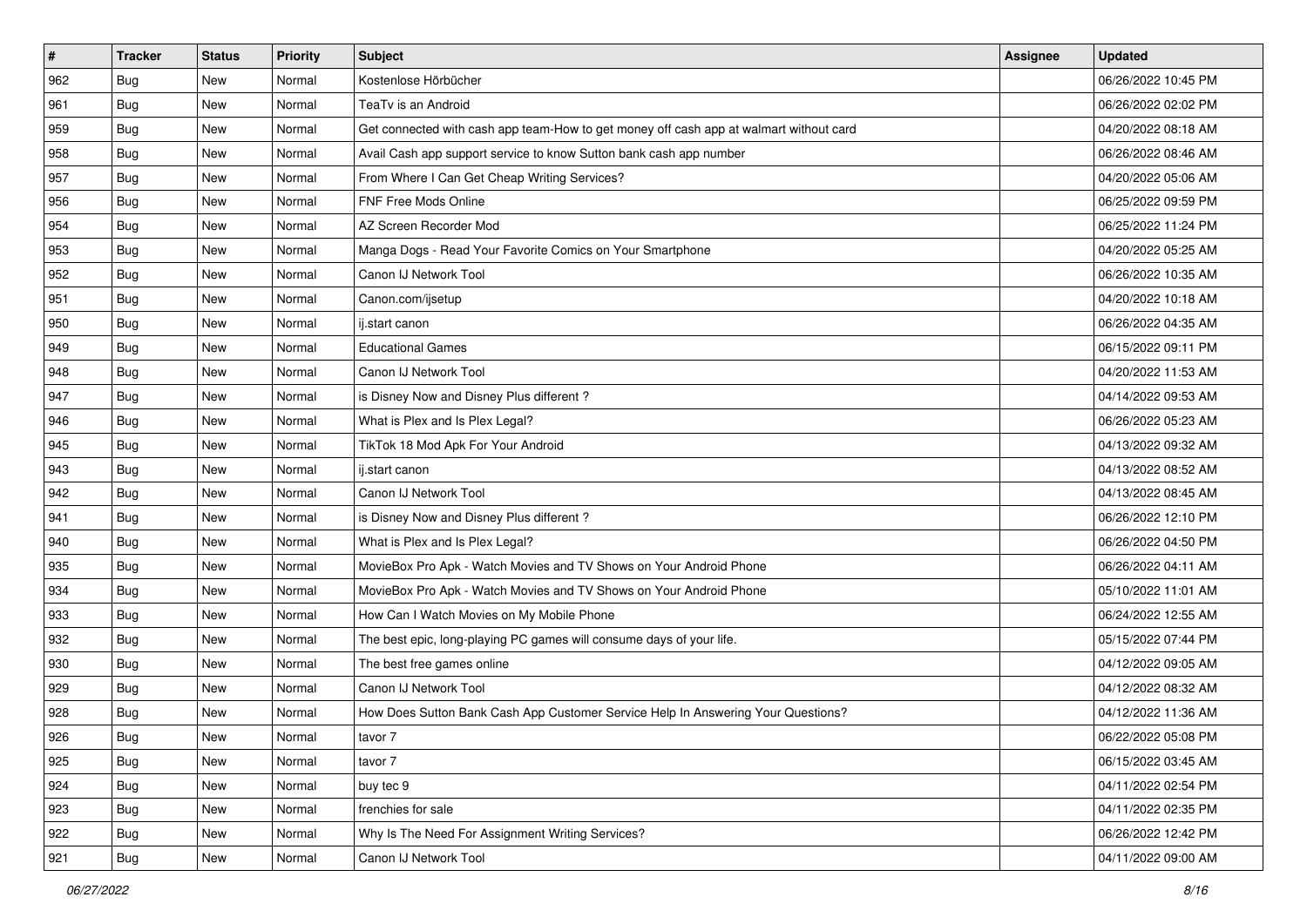| #   | <b>Tracker</b> | <b>Status</b> | <b>Priority</b> | Subject                                                                     | <b>Assignee</b> | <b>Updated</b>      |
|-----|----------------|---------------|-----------------|-----------------------------------------------------------------------------|-----------------|---------------------|
| 920 | <b>Bug</b>     | New           | Normal          | Where I Can Get Essay Writing Services?                                     |                 | 04/11/2022 08:35 AM |
| 918 | Bug            | New           | Normal          | Antivirus for IOS                                                           |                 | 06/16/2022 10:36 PM |
| 917 | Bug            | New           | Normal          | Random Person Sent Me Money on Cash App-find solution?                      |                 | 04/09/2022 12:32 PM |
| 916 | <b>Bug</b>     | New           | Normal          | How long does it take to write a book?                                      |                 | 04/07/2022 12:15 PM |
| 915 | Bug            | New           | Normal          | Finance dissertation writing                                                |                 | 04/07/2022 09:22 AM |
| 914 | <b>Bug</b>     | New           | Normal          | Wordle: how to play fashion games for free?                                 |                 | 04/07/2022 08:30 AM |
| 913 | Bug            | New           | Normal          | Canon IJ Network Tool                                                       |                 | 04/07/2022 06:21 AM |
| 912 | Bug            | New           | Normal          | Cuphead Mobile Game Review                                                  |                 | 06/09/2022 10:14 AM |
| 911 | <b>Bug</b>     | New           | Normal          | Aluminum Windows & Doors                                                    |                 | 04/06/2022 08:10 PM |
| 910 | <b>Bug</b>     | New           | Normal          | Each content looks unisize or not formated                                  |                 | 04/06/2022 11:21 AM |
| 909 | Bug            | New           | Normal          | Toca Life World APK                                                         |                 | 04/06/2022 04:52 AM |
| 908 | <b>Bug</b>     | New           | Normal          | Toca Life World APK                                                         |                 | 04/06/2022 03:18 AM |
| 907 | Bug            | New           | Normal          | Canon IJ Network Tool                                                       |                 | 04/04/2022 10:43 AM |
| 906 | Bug            | New           | Normal          | How To Change Cash App From Business To Personal Account For Any Reasons?   |                 | 04/04/2022 09:57 AM |
| 905 | <b>Bug</b>     | New           | Normal          | MINI MILITIA MOD APK                                                        |                 | 05/19/2022 01:54 PM |
| 898 | Bug            | New           | Normal          | Shadow Fight 2 Mod APK                                                      |                 | 04/02/2022 09:17 AM |
| 895 | <b>Bug</b>     | New           | Normal          | Cash App Scams                                                              |                 | 06/18/2022 02:36 PM |
| 893 | Bug            | New           | Normal          | klingeltone                                                                 |                 | 04/13/2022 11:06 AM |
| 892 | <b>Bug</b>     | New           | Normal          | Good game                                                                   |                 | 04/01/2022 09:15 AM |
| 891 | <b>Bug</b>     | New           | Normal          | The most interesting game today, have you tried it?                         |                 | 04/01/2022 09:17 AM |
| 889 | Bug            | New           | Normal          | What is Plex and how it's work?                                             |                 | 04/01/2022 09:14 AM |
| 888 | Bug            | New           | Normal          | Is the Fox News Channel on Roku free?                                       |                 | 04/25/2022 08:04 AM |
| 887 | Bug            | New           | Normal          | What is Plex and how it's work?                                             |                 | 04/01/2022 09:16 AM |
| 886 | <b>Bug</b>     | New           | Normal          | Is the Fox News Channel on Roku free?                                       |                 | 04/01/2022 09:16 AM |
| 885 | <b>Bug</b>     | New           | Normal          | How to Install the Tele Latino App For Android                              |                 | 03/28/2022 04:10 AM |
| 884 | Bug            | New           | Normal          | Why do Subway Surfers popular                                               |                 | 04/01/2022 09:16 AM |
| 883 | <b>Bug</b>     | New           | Normal          | Langweilen Sie sich jemals bei der gleichen alten Schriftart auf Instagram? |                 | 04/01/2022 09:16 AM |
| 882 | Bug            | New           | Normal          | How to change bank account on cash app?                                     |                 | 04/01/2022 09:16 AM |
| 880 | Bug            | New           | Normal          | Why do Subway Surfers popular                                               |                 | 04/01/2022 09:16 AM |
| 878 | <b>Bug</b>     | New           | Normal          | Wie ist instazoom hilfreich beim Herunterladen von Instagram-Profilbildern  |                 | 04/08/2022 09:28 PM |
| 876 | Bug            | New           | Normal          | Download Full-Size Profile Pictures of Your Favorite Users With InstaDP     |                 | 04/01/2022 09:12 AM |
| 875 | <b>Bug</b>     | New           | Normal          | Red ball game                                                               |                 | 04/01/2022 09:15 AM |
| 874 | <b>Bug</b>     | New           | Normal          | Cómo descargar Minecraft Apk                                                |                 | 06/26/2022 08:01 AM |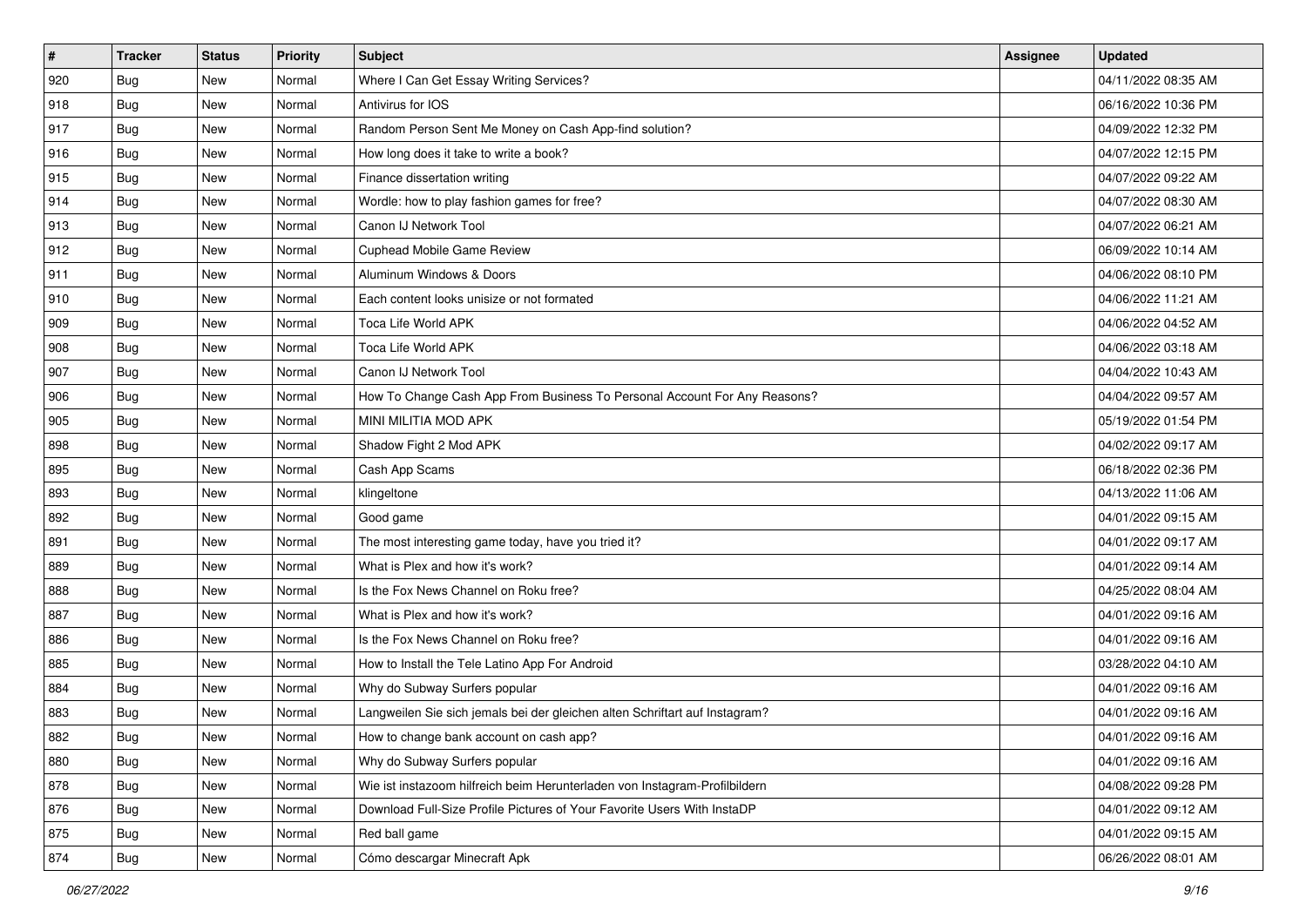| $\vert$ # | <b>Tracker</b> | <b>Status</b> | <b>Priority</b> | Subject                                                                          | <b>Assignee</b> | <b>Updated</b>      |
|-----------|----------------|---------------|-----------------|----------------------------------------------------------------------------------|-----------------|---------------------|
| 873       | <b>Bug</b>     | New           | Normal          | Klingeltöne mp3                                                                  |                 | 04/13/2022 11:03 AM |
| 872       | <b>Bug</b>     | New           | Normal          | Poppy Playtime Horror Game Free                                                  |                 | 04/01/2022 09:11 AM |
| 870       | Bug            | New           | Normal          | Mahjong Solitaire                                                                |                 | 04/01/2022 09:12 AM |
| 869       | <b>Bug</b>     | New           | Normal          | Sonnerie Post Malone 2022                                                        |                 | 04/13/2022 11:05 AM |
| 865       | <b>Bug</b>     | New           | Normal          | Canon IJ Printer Utility                                                         |                 | 05/18/2022 07:24 PM |
| 864       | <b>Bug</b>     | New           | Normal          | Canon IJ Network Tool                                                            |                 | 04/01/2022 09:14 AM |
| 863       | Bug            | New           | Normal          | Canon IJ Network Tool                                                            |                 | 04/01/2022 09:12 AM |
| 862       | <b>Bug</b>     | New           | Normal          | none                                                                             |                 | 04/01/2022 09:11 AM |
| 859       | <b>Bug</b>     | New           | Normal          | Canon IJ Network Tool                                                            |                 | 04/01/2022 09:13 AM |
| 857       | Bug            | New           | Normal          | Welcome to the world of classic retro games                                      |                 | 04/01/2022 09:13 AM |
| 856       | <b>Bug</b>     | New           | Normal          | Online Classes Assistance Help For Student                                       |                 | 04/01/2022 09:13 AM |
| 855       | <b>Bug</b>     | New           | Normal          | Online Classes Assistance Help For Student                                       |                 | 04/01/2022 09:13 AM |
| 854       | Bug            | New           | Normal          | How To Resolve Password Problems Through Facebook Customer Service?              |                 | 04/09/2022 06:11 PM |
| 853       | <b>Bug</b>     | New           | Normal          | what is dr laser                                                                 |                 | 04/01/2022 09:13 AM |
| 852       | <b>Bug</b>     | New           | Normal          | How to cancel your French Bee flight within 24 hours?                            |                 | 04/01/2022 09:13 AM |
| 851       | Bug            | New           | Normal          | Laden Sie den kostenlosen MP3-Klingelton für Ihr Mobiltelefon herunter           |                 | 04/01/2022 09:14 AM |
| 850       | <b>Bug</b>     | New           | Normal          | Puppy Playtime APK Android                                                       |                 | 04/01/2022 09:14 AM |
| 849       | Bug            | New           | Normal          | FutEmax App Apk - Watch Soccer, Fantasy Football, And More On Your Mobile Device |                 | 04/01/2022 09:04 AM |
| 844       | <b>Bug</b>     | New           | Normal          | To know Chime Routing Number call on the helpline number                         |                 | 04/01/2022 08:58 AM |
| 843       | <b>Bug</b>     | New           | Normal          | Canon IJ Network Tool                                                            |                 | 04/01/2022 08:58 AM |
| 842       | <b>Bug</b>     | New           | Normal          | Join the fun game                                                                |                 | 04/01/2022 08:58 AM |
| 841       | <b>Bug</b>     | New           | Normal          | How do I activate FOX NOW?                                                       |                 | 04/01/2022 08:58 AM |
| 840       | Bug            | New           | Normal          | Is Tubi really free and legal?                                                   |                 | 04/01/2022 08:58 AM |
| 839       | <b>Bug</b>     | New           | Normal          | How do I activate FOX NOW?                                                       |                 | 04/01/2022 08:58 AM |
| 838       | <b>Bug</b>     | New           | Normal          | Celebrity Hunter Mod apk - Como instalá-lo                                       |                 | 04/01/2022 08:58 AM |
| 836       | Bug            | New           | Normal          | What Is The Required Amount To Pay As Cash App Clearance Fee?                    |                 | 04/01/2022 09:00 AM |
| 835       | <b>Bug</b>     | New           | Normal          | Build your strong army with Taming io                                            |                 | 04/01/2022 08:59 AM |
| 834       | <b>Bug</b>     | New           | Normal          | Grasp the secret to relieve stress and fatigue                                   |                 | 04/01/2022 08:57 AM |
| 833       | Bug            | New           | Normal          | Does Direct Deposit Hit Chime- seek Chime Customer Service                       |                 | 04/01/2022 08:59 AM |
| 832       | Bug            | New           | Normal          | Choque Royale Mod Apk                                                            |                 | 04/01/2022 08:59 AM |
| 831       | Bug            | New           | Normal          | Build and shoot                                                                  |                 | 05/29/2022 04:47 PM |
| 830       | <b>Bug</b>     | New           | Normal          | Poppy Playtime APK                                                               |                 | 04/01/2022 08:59 AM |
| 828       | <b>Bug</b>     | New           | Normal          | Nursery management                                                               |                 | 06/13/2022 08:55 AM |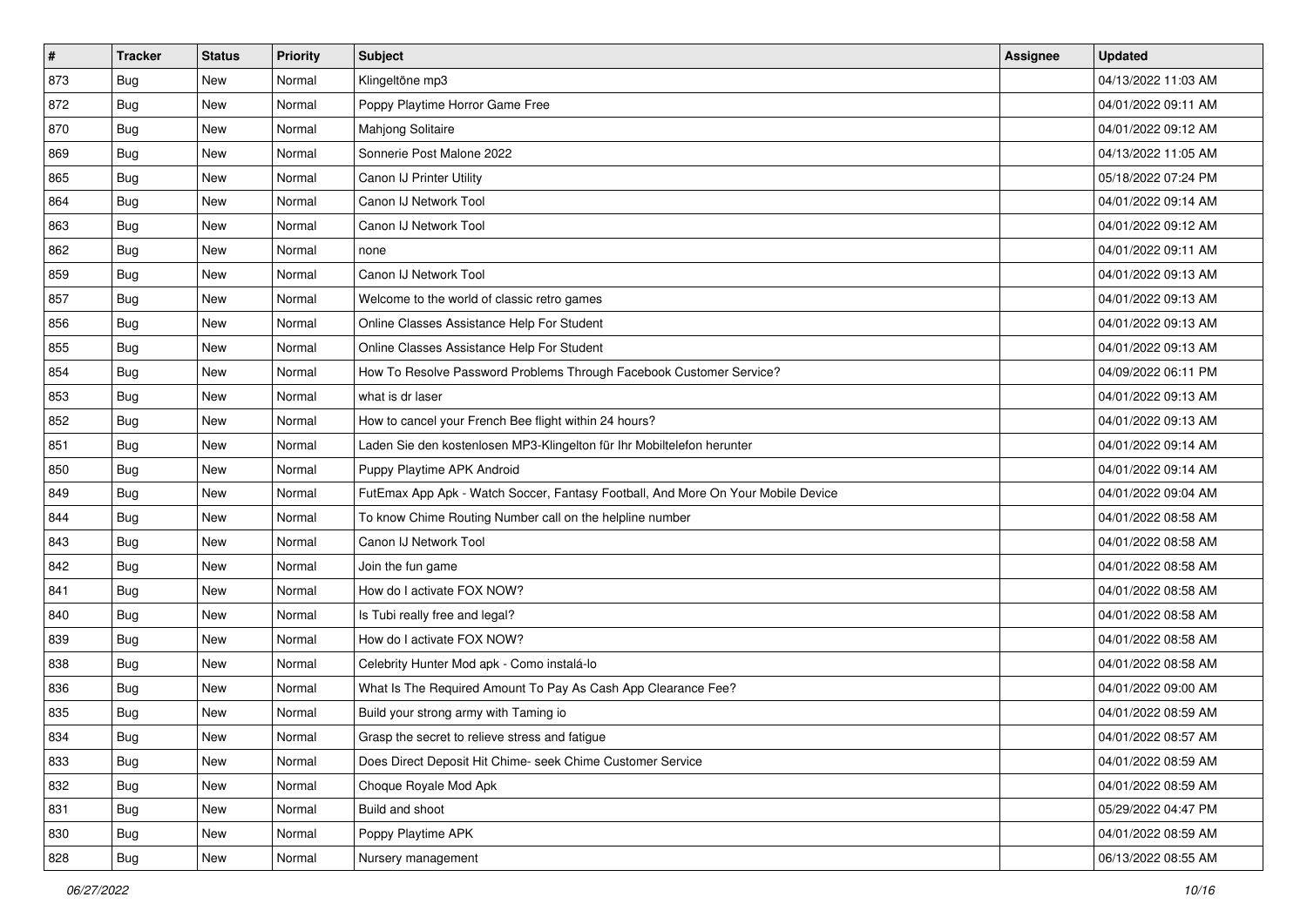| #   | <b>Tracker</b> | <b>Status</b> | <b>Priority</b> | <b>Subject</b>                                                                | <b>Assignee</b> | <b>Updated</b>      |
|-----|----------------|---------------|-----------------|-------------------------------------------------------------------------------|-----------------|---------------------|
| 827 | <b>Bug</b>     | New           | Normal          | Come To Know The Required Steps To Unlock Cash App Account                    |                 | 04/01/2022 08:59 AM |
| 826 | Bug            | New           | Normal          | How to Dowload MXL TV Premium                                                 |                 | 05/26/2022 03:34 PM |
| 825 | Bug            | New           | Normal          | Lucky Patcher Download                                                        |                 | 06/26/2022 06:09 PM |
| 822 | <b>Bug</b>     | New           | Normal          | Dowload Your Boyfriend Game                                                   |                 | 06/26/2022 02:21 PM |
| 821 | <b>Bug</b>     | New           | Normal          | Nicoo - A Review of the Popular Battle Royale Game                            |                 | 04/01/2022 08:56 AM |
| 820 | <b>Bug</b>     | New           | Normal          | Metal Slug Apk para Android                                                   |                 | 06/26/2022 07:14 PM |
| 819 | Bug            | New           | Normal          | Metal Slug Apk para Android                                                   |                 | 04/01/2022 08:59 AM |
| 817 | Bug            | <b>New</b>    | Normal          | Pacman 30th Anniversary                                                       |                 | 06/26/2022 04:13 PM |
| 816 | <b>Bug</b>     | New           | Normal          | Play Scribble io fun with everyone                                            |                 | 06/23/2022 10:52 AM |
| 811 | <b>Bug</b>     | New           | Normal          | Canon IJ Network Tool                                                         |                 | 06/26/2022 12:58 PM |
| 809 | Bug            | New           | Normal          | Smash Karts - immerse yourself in the exciting race                           |                 | 06/26/2022 04:49 PM |
| 808 | <b>Bug</b>     | New           | Normal          | Sinnvolle Guten-Morgen-Grüße                                                  |                 | 06/25/2022 12:09 PM |
| 807 | Bug            | <b>New</b>    | Normal          | 1v1Battle is a strategic action 'Build and shoot' game                        |                 | 04/01/2022 08:56 AM |
| 804 | Bug            | New           | Normal          | Review                                                                        |                 | 06/25/2022 05:07 PM |
| 802 | <b>Bug</b>     | New           | Normal          | Who Is an ETL Engineer                                                        |                 | 06/26/2022 05:48 PM |
| 801 | Bug            | New           | Normal          | Who Is an ETL Engineer                                                        |                 | 06/26/2022 04:29 PM |
| 800 | Bug            | New           | Normal          | Who Is an ETL Engineer                                                        |                 | 06/25/2022 10:31 PM |
| 799 | Bug            | New           | Normal          | Who Is an ETL Engineer                                                        |                 | 06/26/2022 09:27 AM |
| 798 | <b>Bug</b>     | New           | Normal          | Who Is an ETL Engineer                                                        |                 | 06/26/2022 01:07 PM |
| 796 | Bug            | New           | Normal          | How Does Cash App ++ actually work and What is the process of it              |                 | 06/22/2022 07:03 AM |
| 795 | Bug            | New           | Normal          | Drift Boss - Exciting Race                                                    |                 | 06/26/2022 06:32 PM |
| 792 | <b>Bug</b>     | New           | Normal          | What is Google Camera Mod?                                                    |                 | 04/01/2022 08:59 AM |
| 791 | Bug            | New           | Normal          | Samsnung TV Plus is not working                                               |                 | 04/01/2022 09:03 AM |
| 790 | <b>Bug</b>     | New           | Normal          | My app                                                                        |                 | 04/01/2022 09:03 AM |
| 789 | <b>Bug</b>     | New           | Normal          | Full version                                                                  |                 | 06/26/2022 02:47 PM |
| 788 | <b>Bug</b>     | New           | Normal          | Intro Maker Mod APK                                                           |                 | 06/26/2022 11:01 AM |
| 787 | <b>Bug</b>     | New           | Normal          | Assured Assignment Help                                                       |                 | 06/26/2022 06:14 PM |
| 786 | <b>Bug</b>     | New           | Normal          | Best Assignment Help in Australia & UK                                        |                 | 06/21/2022 09:28 PM |
| 785 | Bug            | New           | Normal          | How To Get Money Off Cash App Without Card Or With A Card?                    |                 | 06/26/2022 06:26 PM |
| 784 | <b>Bug</b>     | New           | Normal          | How To Add Money On Cash App Card And Check The Funds?                        |                 | 06/26/2022 01:43 PM |
| 783 | Bug            | New           | Normal          | How Do I Determine The Reasons And Solutions To Fix Cash App Transfer Failed? |                 | 06/26/2022 12:30 PM |
| 782 | <b>Bug</b>     | New           | Normal          | Comment faire une sonnerie téléphonique                                       |                 | 06/24/2022 01:32 PM |
| 781 | <b>Bug</b>     | New           | Normal          | Free Whatsapp Group to Join                                                   |                 | 06/25/2022 01:25 AM |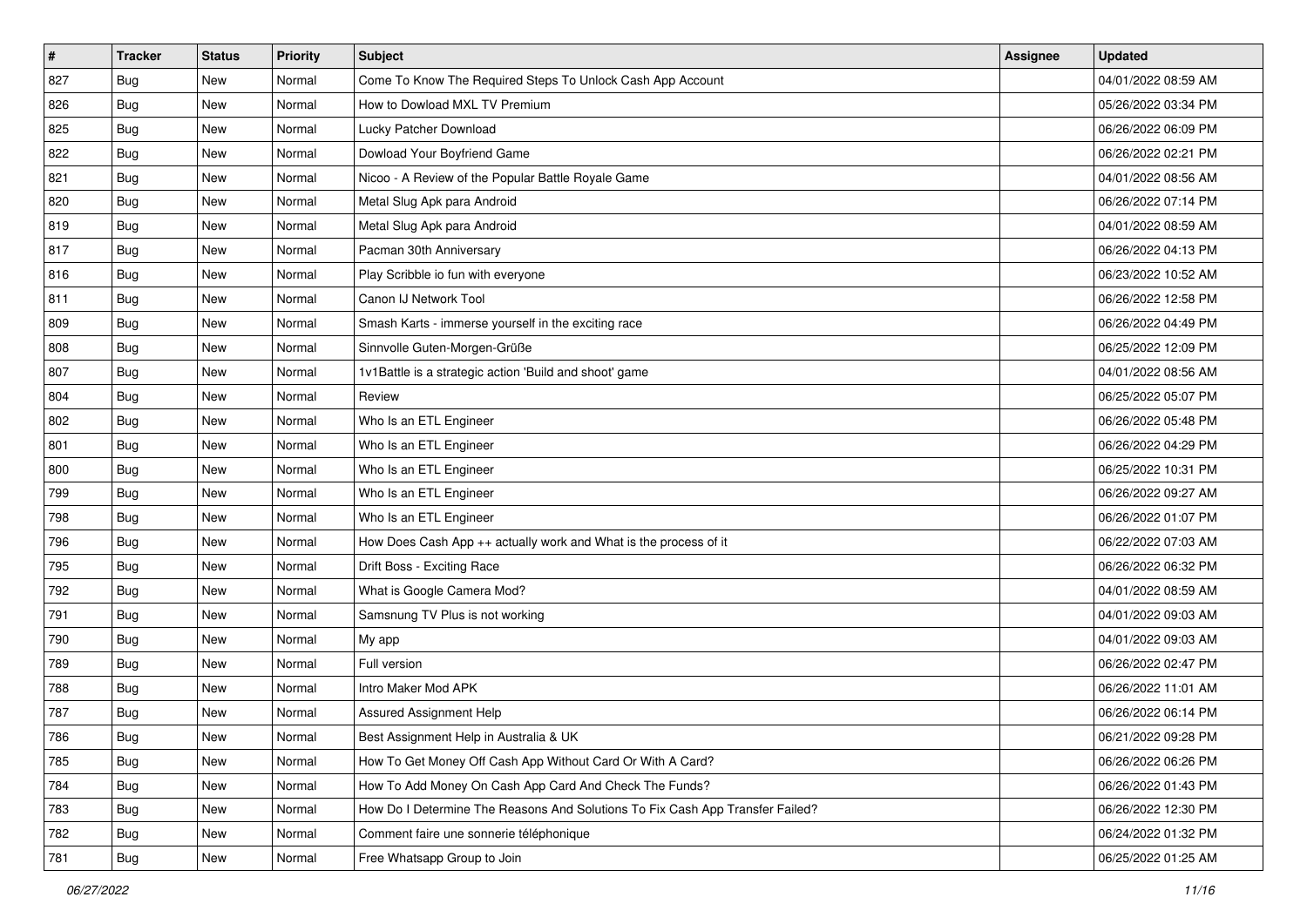| $\vert$ # | <b>Tracker</b> | <b>Status</b> | <b>Priority</b> | <b>Subject</b>                                                                                      | Assignee | <b>Updated</b>      |
|-----------|----------------|---------------|-----------------|-----------------------------------------------------------------------------------------------------|----------|---------------------|
| 777       | <b>Bug</b>     | New           | Normal          | Obtain driving instructions using Google Maps.                                                      |          | 06/26/2022 11:30 AM |
| 776       | Bug            | <b>New</b>    | Normal          | Wibargain                                                                                           |          | 06/17/2022 08:52 PM |
| 775       | Bug            | New           | Normal          | cash app                                                                                            |          | 02/14/2022 08:20 AM |
| 774       | Bug            | New           | Normal          | Follow proper initiatives                                                                           |          | 06/26/2022 10:40 PM |
| 773       | Bug            | <b>New</b>    | Normal          | Spades - Play online free                                                                           |          | 06/26/2022 07:18 PM |
| 772       | <b>Bug</b>     | New           | Normal          | united airlines baggage policy                                                                      |          | 06/26/2022 05:25 AM |
| 771       | Bug            | New           | Normal          | united airlines baggage policy                                                                      |          | 06/26/2022 07:19 AM |
| 770       | <b>Bug</b>     | New           | Normal          | Canon IJ Network Tool                                                                               |          | 06/26/2022 09:12 AM |
| 769       | Bug            | <b>New</b>    | Normal          | check my cash app                                                                                   |          | 06/26/2022 08:33 PM |
| 768       | Bug            | <b>New</b>    | Normal          | Where can you buy best jackets online?                                                              |          | 06/26/2022 01:50 PM |
| 767       | Bug            | New           | Normal          | apkmod                                                                                              |          | 06/26/2022 07:59 AM |
| 766       | Bug            | New           | Normal          | Pobreflix Mod APK Review                                                                            |          | 06/23/2022 01:39 AM |
| 765       | Bug            | <b>New</b>    | Normal          | Follow proper initiatives to check my cash app                                                      |          | 06/25/2022 10:08 AM |
| 764       | <b>Bug</b>     | New           | Normal          | What is available to see what I can watch HBO Max?                                                  |          | 06/26/2022 08:52 PM |
| 763       | <b>Bug</b>     | <b>New</b>    | High            | How to Make a Ringtone on Your iPhone                                                               |          | 06/25/2022 10:31 PM |
| 762       | Bug            | New           | Normal          | How To Add Money To A Cash App Card If Struggling With Low Amount?                                  |          | 06/24/2022 07:48 AM |
| 760       | Bug            | New           | Normal          | apkmod                                                                                              |          | 05/20/2022 05:32 AM |
| 758       | Bug            | <b>New</b>    | Normal          | How Do I Study Consistently For Hours?                                                              |          | 06/27/2022 12:49 AM |
| 757       | Bug            | New           | Normal          | Why Is Issue of Car Maintenance so Famous for the Consumers?                                        |          | 04/01/2022 09:01 AM |
| 754       | Bug            | <b>New</b>    | Normal          | Cómo descargar tonos gratis de teléfono celular                                                     |          | 06/26/2022 01:56 PM |
| 753       | Bug            | New           | Normal          | onlineessaygrader                                                                                   |          | 04/01/2022 09:01 AM |
| 752       | Bug            | <b>New</b>    | Normal          | Plagerism checker                                                                                   |          | 06/26/2022 06:33 PM |
| 750       | Bug            | <b>New</b>    | Normal          | Create a Report Template                                                                            |          | 06/26/2022 04:27 PM |
| 749       | Bug            | New           | Normal          | The Best Bubble Shooter Game for Android                                                            |          | 06/26/2022 12:12 PM |
| 748       | Bug            | New           | Normal          | Il y a quelques façons d'obtenir des sonneries gratuites pour votre iPhone                          |          | 06/26/2022 11:24 PM |
| 747       | Bug            | New           | Normal          | How to Install Tyflex Plus on Your Android Device                                                   |          | 06/26/2022 08:16 AM |
| 744       | <b>Bug</b>     | New           | Normal          | <b>Pixel Survive</b>                                                                                |          | 04/01/2022 09:02 AM |
| 743       | <b>Bug</b>     | New           | Normal          | They promote 'pixel art' contests and a 'game jam' related to the work and figure of Carlos Casares |          | 04/15/2022 09:12 PM |
| 742       | Bug            | New           | Normal          | How Long Does Cash App Support Take To Respond For A Better Support?                                |          | 06/25/2022 11:00 PM |
| 741       | Bug            | New           | Normal          | <b>Blockchain Technology Solutions</b>                                                              |          | 06/26/2022 02:19 AM |
| 739       | Bug            | New           | Normal          | law dissertation help                                                                               |          | 04/01/2022 09:02 AM |
| 738       | Bug            | New           | Normal          | How Much Amount Do I Get Using The Referral Code For Cash App?                                      |          | 04/01/2022 09:03 AM |
| 737       | Bug            | New           | Normal          | How Do I Talk To A Live Person At Facebook If Anything Is Doubtful?                                 |          | 04/01/2022 09:20 AM |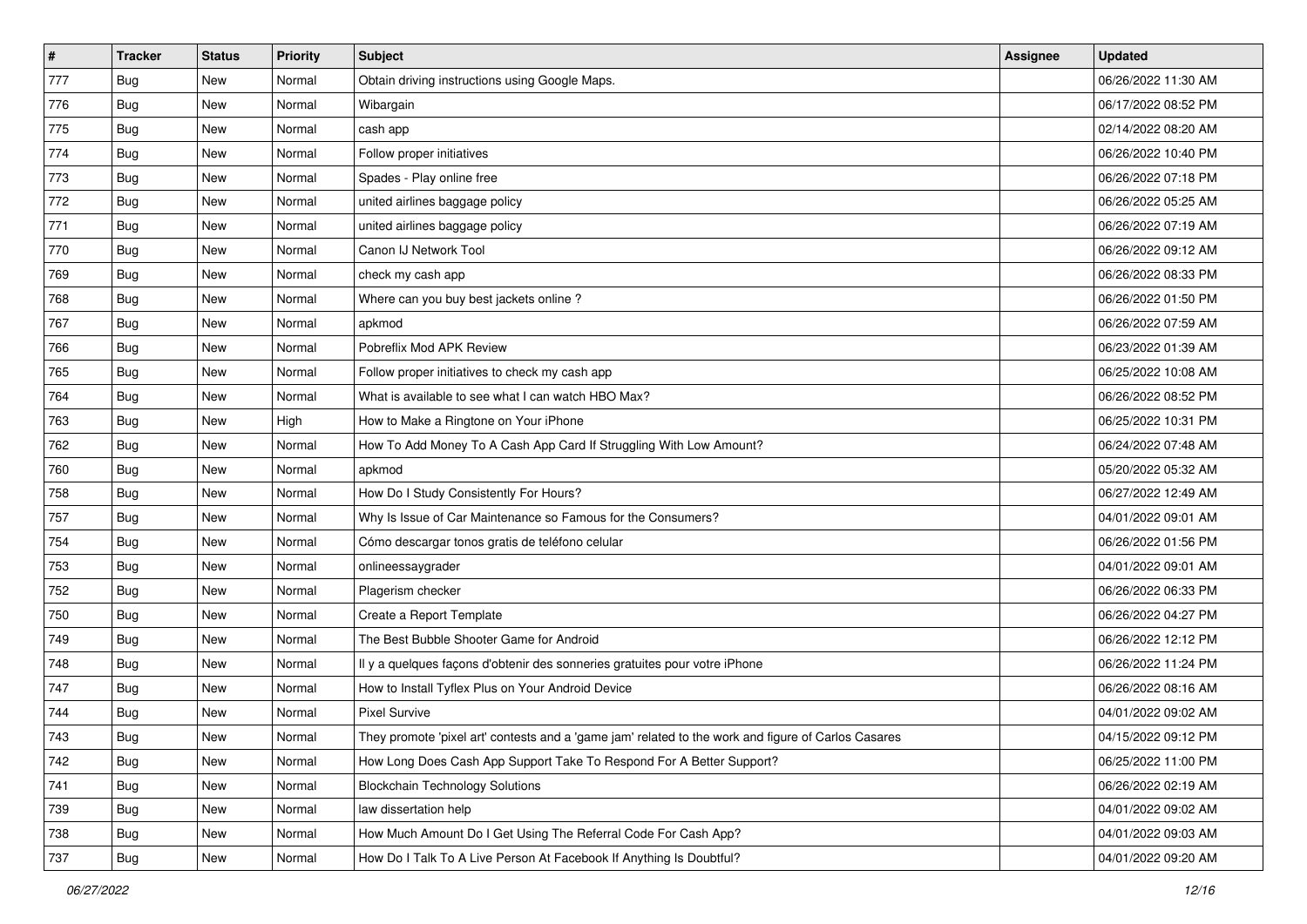| $\pmb{\#}$ | <b>Tracker</b> | <b>Status</b> | <b>Priority</b> | <b>Subject</b>                                                                      | Assignee | <b>Updated</b>      |
|------------|----------------|---------------|-----------------|-------------------------------------------------------------------------------------|----------|---------------------|
| 736        | <b>Bug</b>     | New           | Normal          | I Want to Edit in My Website (transfer-factor.net) Unfortunately, Unable to Edit It |          | 06/24/2022 07:32 AM |
| 735        | Bug            | New           | Normal          | A quick fix of how to get money back from cash app stocks                           |          | 06/26/2022 01:31 PM |
| 734        | Bug            | New           | Normal          | DR. STRANGE: Multiverse of Scheduling Madness!                                      |          | 04/01/2022 09:33 AM |
| 733        | <b>Bug</b>     | New           | Normal          | How does one go about getting a book deal?                                          |          | 04/01/2022 09:33 AM |
| 732        | <b>Bug</b>     | New           | Normal          | Get rectifications steps about why cash app transfer failed                         |          | 06/26/2022 03:28 PM |
| 731        | <b>Bug</b>     | New           | Normal          | Avail Of Cash App Customer Service If Unable To Down Cash App Mobile App?           |          | 06/25/2022 08:36 PM |
| 730        | Bug            | New           | Normal          | Canon IJ Network Tool                                                               |          | 06/26/2022 05:51 PM |
| 729        | Bug            | New           | Normal          | Canon IJ Network Tool                                                               |          | 04/01/2022 09:33 AM |
| 728        | <b>Bug</b>     | New           | Normal          | Will Cash App refund money if scammed? Hitches With Optimum Ease                    |          | 06/26/2022 06:15 AM |
| 726        | Bug            | New           | Normal          | Mobile Application Development Services                                             |          | 06/25/2022 06:02 AM |
| 724        | <b>Bug</b>     | New           | Normal          | Dial Chime Customer support number for a quick response                             |          | 06/25/2022 10:58 AM |
| 721        | <b>Bug</b>     | New           | Normal          | Cómo instalar un Mod Apk                                                            |          | 06/24/2022 09:39 PM |
| 720        | Bug            | New           | Normal          | How does Cash App Phone Number provide a quick treatment?                           |          | 06/25/2022 02:32 PM |
| 719        | <b>Bug</b>     | New           | Normal          | How Do I Send \$5000 Through Cash App Account With Ease?                            |          | 06/26/2022 10:14 PM |
| 717        | <b>Bug</b>     | New           | Normal          | Disney Plus Apk - Watch Movies and TV Shows on Your Device                          |          | 06/26/2022 04:56 AM |
| 716        | Bug            | New           | Normal          | La celebración de un BabyShower.                                                    |          | 06/26/2022 04:56 PM |
| 715        | Bug            | New           | Normal          | Puppy Playtime Descargar gratis                                                     |          | 06/25/2022 12:10 PM |
| 714        | Bug            | New           | Normal          | Cuevana 3 Premium - Enjoy Your Favorite Movies and TV Shows on Your Smart TV        |          | 06/26/2022 06:14 AM |
| 712        | <b>Bug</b>     | New           | Normal          | Tips and Tricks                                                                     |          | 06/26/2022 04:19 PM |
| 711        | <b>Bug</b>     | New           | Normal          | Human Fall Flat Apk Download                                                        |          | 06/25/2022 09:44 AM |
| 710        | Bug            | New           | Normal          | Take Necessary Assistance If You Are Unable Activate Cash App Card                  |          | 06/25/2022 09:26 PM |
| 709        | <b>Bug</b>     | New           | Normal          | How To Load Cash App Card At Walmart Without Having To Face Any Hassle?             |          | 06/25/2022 05:02 PM |
| 708        | Bug            | New           | Normal          | Efficient ways to proceed with the cash app dispute process?                        |          | 06/26/2022 12:08 AM |
| 706        | <b>Bug</b>     | New           | Normal          | How Can You Cancel A Cash App Payment Without Any Prior Information?                |          | 06/26/2022 09:13 AM |
| 705        | <b>Bug</b>     | New           | Normal          | wuxiaworld                                                                          |          | 06/26/2022 01:43 PM |
| 704        | Bug            | New           | Normal          | Reach support team of Chime Customer Service for instant help                       |          | 06/25/2022 07:25 PM |
| 703        | <b>Bug</b>     | New           | Normal          | For real-time help, dial Facebook customer service number                           |          | 06/25/2022 02:00 PM |
| 702        | <b>Bug</b>     | New           | Normal          | Avail Chime Customer Service to know How To Get Chime Bank Statement                |          | 06/26/2022 11:41 AM |
| 701        | <b>Bug</b>     | New           | Normal          | Why Law Essay Helper UK is Necessary?                                               |          | 06/24/2022 03:17 PM |
| 700        | Bug            | New           | Normal          | Cómo descargar Poppy Playtime                                                       |          | 04/01/2022 09:30 AM |
| 699        | <b>Bug</b>     | New           | Normal          | Would you be able to utilize Cash App Twitch?                                       |          | 06/26/2022 01:31 PM |
| 697        | <b>Bug</b>     | New           | Normal          | How to Descargar Pura TV For Android                                                |          | 06/26/2022 11:36 PM |
| 696        | <b>Bug</b>     | New           | Normal          | How to Install the TuMangaOnline App                                                |          | 06/26/2022 11:38 PM |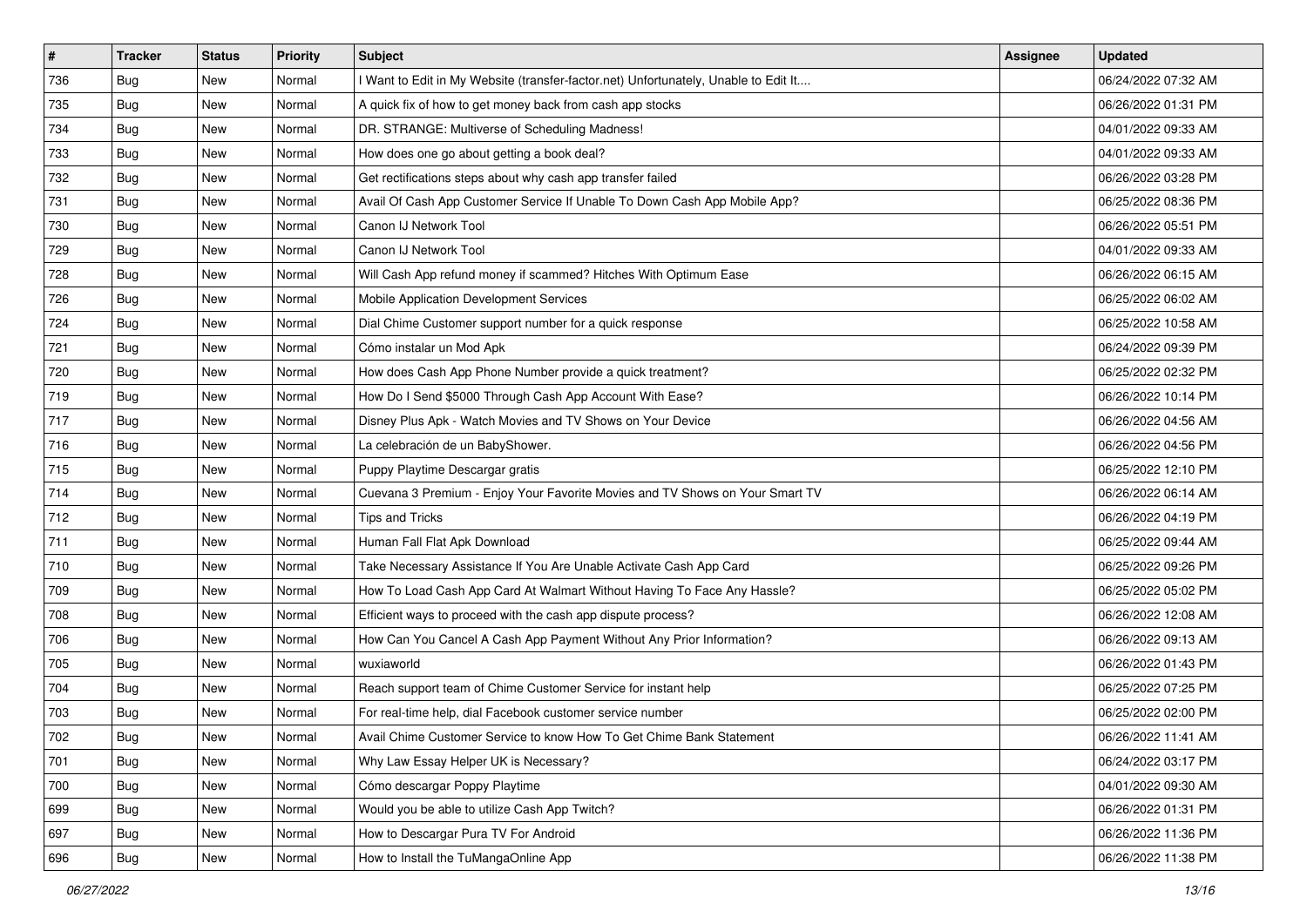| $\vert$ # | <b>Tracker</b> | <b>Status</b> | <b>Priority</b> | Subject                                                               | <b>Assignee</b> | <b>Updated</b>      |
|-----------|----------------|---------------|-----------------|-----------------------------------------------------------------------|-----------------|---------------------|
| 695       | <b>Bug</b>     | New           | Normal          | Refer Listas IPTV Apk                                                 |                 | 06/25/2022 08:23 PM |
| 692       | Bug            | New           | Normal          | Esports 888b                                                          |                 | 06/12/2022 10:04 AM |
| 691       | Bug            | New           | Normal          | tea garden dublin                                                     |                 | 04/01/2022 09:31 AM |
| 690       | <b>Bug</b>     | New           | Normal          | campervan hire                                                        |                 | 06/26/2022 06:47 PM |
| 689       | Bug            | New           | Normal          | How to use twitch.tv/activate?                                        |                 | 06/25/2022 12:12 PM |
| 688       | <b>Bug</b>     | New           | Normal          | How to use twitch.tv/activate?                                        |                 | 06/24/2022 04:16 AM |
| 687       | Bug            | New           | Normal          | How to use twitch.tv/activate?                                        |                 | 06/26/2022 01:15 PM |
| 686       | <b>Bug</b>     | New           | Normal          | Welcome To The Most Demandable Mahipalpur Escorts Agency              |                 | 06/26/2022 04:37 AM |
| 684       | Bug            | New           | Normal          | Difference between paper map and online map                           |                 | 06/27/2022 12:34 AM |
| 682       | Bug            | New           | Normal          | Does Facebook customer service live chat allow to speak with someone? |                 | 06/26/2022 07:17 AM |
| 679       | <b>Bug</b>     | New           | Normal          | Word Finder helps you to play word games better                       |                 | 04/01/2022 09:34 AM |
| 678       | Bug            | New           | Normal          | How to be a winner in buidnow gg                                      |                 | 06/24/2022 06:57 AM |
| 677       | <b>Bug</b>     | New           | Normal          | Logo Design Services Near Me                                          |                 | 06/26/2022 02:32 AM |
| 676       | Bug            | New           | Normal          | Does Facebook customer service live chat allow to speak with someone? |                 | 04/01/2022 09:39 AM |
| 675       | <b>Bug</b>     | New           | Normal          | What Are Smart Tactics To Fix Cash App Transfer Failed Hurdles?       |                 | 06/16/2022 04:37 AM |
| 673       | Bug            | New           | Normal          | Learn the basics of pixel art - Clear grid                            |                 | 06/26/2022 04:57 PM |
| 672       | <b>Bug</b>     | New           | Normal          | The easiest way to delete ringtones on iPhone                         |                 | 06/25/2022 10:02 AM |
| 670       | Bug            | New           | Normal          | JTWhatsApp Apk - The New and Improved WhatsApp                        |                 | 06/17/2022 04:36 PM |
| 668       | <b>Bug</b>     | New           | Normal          | Get to know Cash App Refund Process here                              |                 | 06/25/2022 08:53 PM |
| 667       | Bug            | New           | Normal          | What Is a Ringtone?                                                   |                 | 06/25/2022 02:04 PM |
| 666       | Bug            | New           | Normal          | 470+ pages à colorier de Noël                                         |                 | 06/26/2022 04:55 PM |
| 664       | <b>Bug</b>     | New           | Normal          | Tea TV Apk Download - The Best Way to Watch Movies Offline            |                 | 06/26/2022 12:59 PM |
| 662       | Bug            | New           | Normal          | Oreo TV Download - The Easiest Way to Watch Live TV                   |                 | 06/26/2022 10:14 AM |
| 661       | <b>Bug</b>     | New           | Normal          | Turbo VPN MOD APK Download                                            |                 | 06/24/2022 08:51 AM |
| 660       | Bug            | New           | Normal          | Anchovies Nutrition Facts And Health Benefits                         |                 | 04/01/2022 09:40 AM |
| 659       | Bug            | New           | Normal          | Olive Oil Properties And Health Benefits                              |                 | 06/26/2022 12:59 AM |
| 658       | <b>Bug</b>     | New           | Normal          | Watermelon Nutrition Facts And Health Benefits                        |                 | 06/26/2022 08:33 AM |
| 657       | Bug            | New           | Normal          | Coconut Nutrition Facts And Health Benefits                           |                 | 06/26/2022 06:45 AM |
| 656       | Bug            | New           | Normal          | Kiwi Nutrition Facts And Health Benefits                              |                 | 06/23/2022 05:18 PM |
| 655       | <b>Bug</b>     | New           | Normal          | <b>Eggplant Health Benefits</b>                                       |                 | 06/26/2022 07:21 PM |
| 653       | Bug            | New           | Normal          | Jujube (Jinjoles): Properties And Health Benefits                     |                 | 06/25/2022 03:18 PM |
| 652       | Bug            | New           | Normal          | Sesame Health Benefits                                                |                 | 06/26/2022 09:38 AM |
| 651       | <b>Bug</b>     | New           | Normal          | Salmon Health Benefits                                                |                 | 06/27/2022 12:42 AM |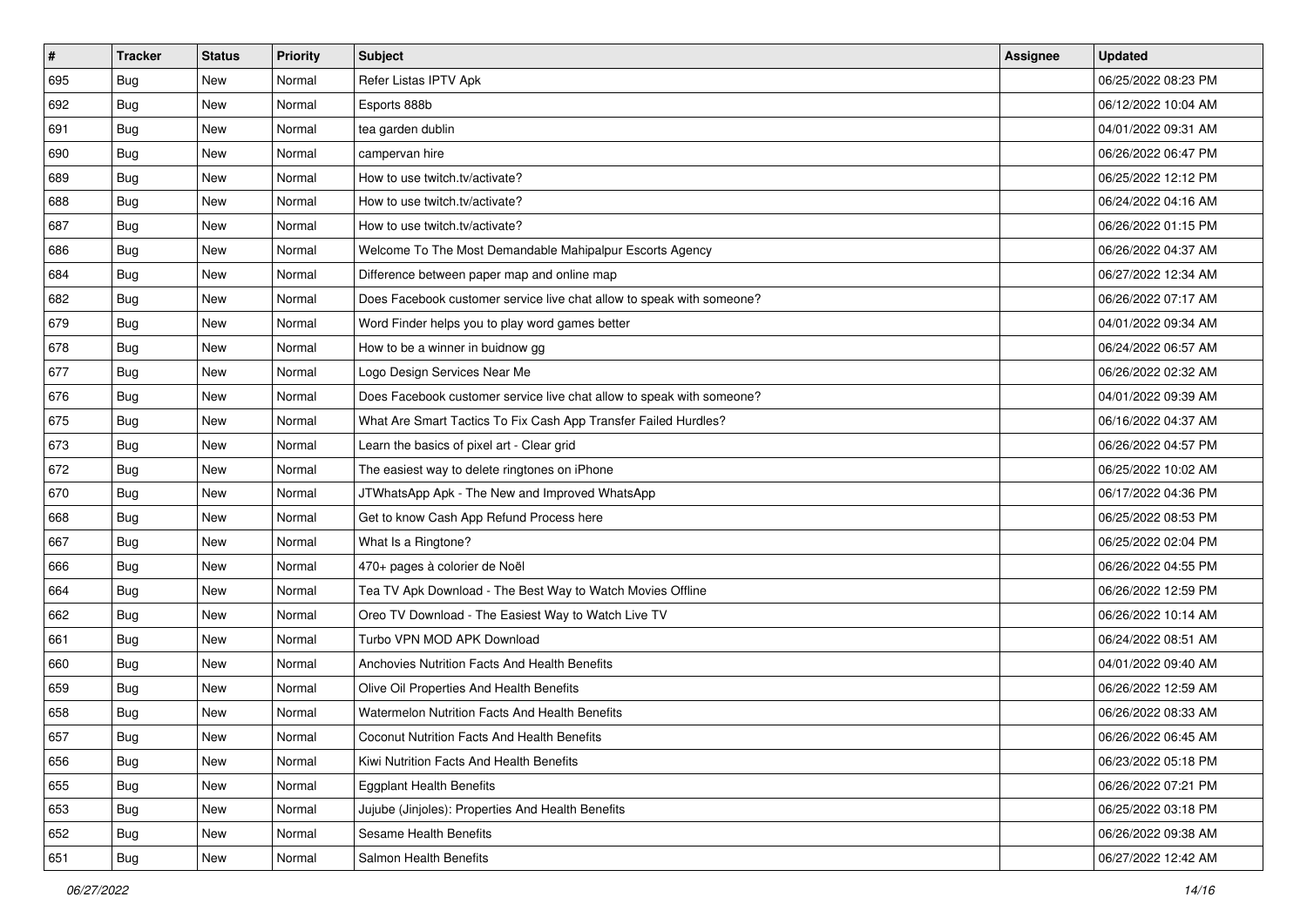| #   | <b>Tracker</b> | <b>Status</b> | <b>Priority</b> | Subject                                                                          | <b>Assignee</b> | <b>Updated</b>      |
|-----|----------------|---------------|-----------------|----------------------------------------------------------------------------------|-----------------|---------------------|
| 650 | <b>Bug</b>     | New           | Normal          | <b>Cherries Health Benefits</b>                                                  |                 | 06/26/2022 12:57 AM |
| 645 | Bug            | New           | Normal          | thong tin chinh xac nhat hom nay                                                 |                 | 06/26/2022 09:46 PM |
| 644 | Bug            | New           | Normal          | <b>TeaTV App Review</b>                                                          |                 | 06/26/2022 04:40 PM |
| 643 | <b>Bug</b>     | New           | Normal          | Oreo TV Apk Download                                                             |                 | 06/26/2022 11:50 PM |
| 642 | Bug            | New           | Normal          | thong tin thoi tiet ngay hom nay                                                 |                 | 06/26/2022 09:45 AM |
| 641 | <b>Bug</b>     | New           | Normal          | Get Best Economics Dissertation Writing Service                                  |                 | 06/25/2022 10:04 AM |
| 640 | <b>Bug</b>     | New           | Normal          | play game with me                                                                |                 | 06/26/2022 01:19 PM |
| 639 | Bug            | New           | Normal          | thong tin chinh xac                                                              |                 | 06/26/2022 05:25 AM |
| 638 | Bug            | New           | Normal          | Run 3 game                                                                       |                 | 06/26/2022 06:31 AM |
| 636 | Bug            | New           | Normal          | What is the most popular furniture color?                                        |                 | 06/25/2022 04:57 PM |
| 635 | <b>Bug</b>     | New           | Normal          | Buy Steroids Online with OurMedicnes.com   Best Quality Steroids                 |                 | 06/26/2022 12:01 AM |
| 634 | <b>Bug</b>     | New           | Normal          | Buy Vidalista Tablets (Tadalafil) at [\$25 OFF + Free Shipping] Vidalistatablets |                 | 06/25/2022 04:00 PM |
| 633 | Bug            | New           | Normal          | How i can i solve my issue                                                       |                 | 04/01/2022 09:38 AM |
| 632 | <b>Bug</b>     | New           | Normal          | CheapestMedsShop   100% Safe Medicines Online in UK & AUS.                       |                 | 06/26/2022 04:45 PM |
| 631 | <b>Bug</b>     | New           | Normal          | How Can I Load Cash App Card at Walmart straight away?                           |                 | 06/26/2022 04:07 PM |
| 630 | <b>Bug</b>     | New           | Normal          | How Can I Load Cash App Card at Walmart straight away?                           |                 | 06/26/2022 12:04 AM |
| 629 | <b>Bug</b>     | New           | Normal          | How Can I Load Cash App Card at Walmart straight away?                           |                 | 06/24/2022 07:55 PM |
| 628 | Bug            | New           | Normal          | CV reviewing services!                                                           |                 | 06/26/2022 06:49 AM |
| 627 | <b>Bug</b>     | New           | Normal          | <b>HELO</b>                                                                      |                 | 06/26/2022 06:42 AM |
| 625 | Bug            | New           | Normal          | The best free online driving directions tool                                     |                 | 04/01/2022 09:28 AM |
| 624 | Bug            | New           | Normal          | Use go with the Driving Directions for your go                                   |                 | 06/21/2022 04:54 AM |
| 623 | Bug            | New           | Normal          | Listen to online radio stations for mobile phones                                |                 | 06/26/2022 01:20 PM |
| 622 | Bug            | New           | Normal          | CheapestMedsShop   100% Safe Medicines Online in UK & AUS.                       |                 | 06/26/2022 05:27 PM |
| 621 | <b>Bug</b>     | New           | Normal          | Buy All Modafinil & Armodafinil Tablets @Buy Modafinil US                        |                 | 06/26/2022 02:20 AM |
| 620 | <b>Bug</b>     | New           | Normal          | Viagra Meds: Fastest & Quick Delivery On Your Doorstep - USA                     |                 | 06/26/2022 11:15 AM |
| 619 | Bug            | New           | Normal          | Online Trusted Medicine Store in US for Health - Genericmedsupply                |                 | 06/27/2022 12:12 AM |
| 618 | <b>Bug</b>     | New           | Normal          | Buy Steroids Online with OurMedicnes.com   Best Quality Steroids                 |                 | 06/26/2022 12:42 AM |
| 617 | <b>Bug</b>     | New           | Normal          | Buy Vidalista Tablets (Tadalafil) at [\$25 OFF + Free Shipping] Vidalistatablets |                 | 06/26/2022 10:11 AM |
| 616 | Bug            | New           | Normal          | Buy Anavar Tablets   Anavar For Sale in USA, UK & Australia                      |                 | 06/24/2022 03:52 PM |
| 615 | <b>Bug</b>     | New           | Normal          | CheapestMedsShop   100% Safe Medicines Online in USA UK & AUS.                   |                 | 06/25/2022 08:36 PM |
| 614 | Bug            | New           | Normal          | Como baixar o MOD APK no celular                                                 |                 | 06/22/2022 04:46 AM |
| 613 | <b>Bug</b>     | New           | Normal          | Buy Aspadol 100mg Tab Online in US, UK, AU   Erospharmacy                        |                 | 06/26/2022 09:10 AM |
| 612 | <b>Bug</b>     | New           | Normal          | Luxury Slingshot Rental                                                          |                 | 06/27/2022 12:17 AM |